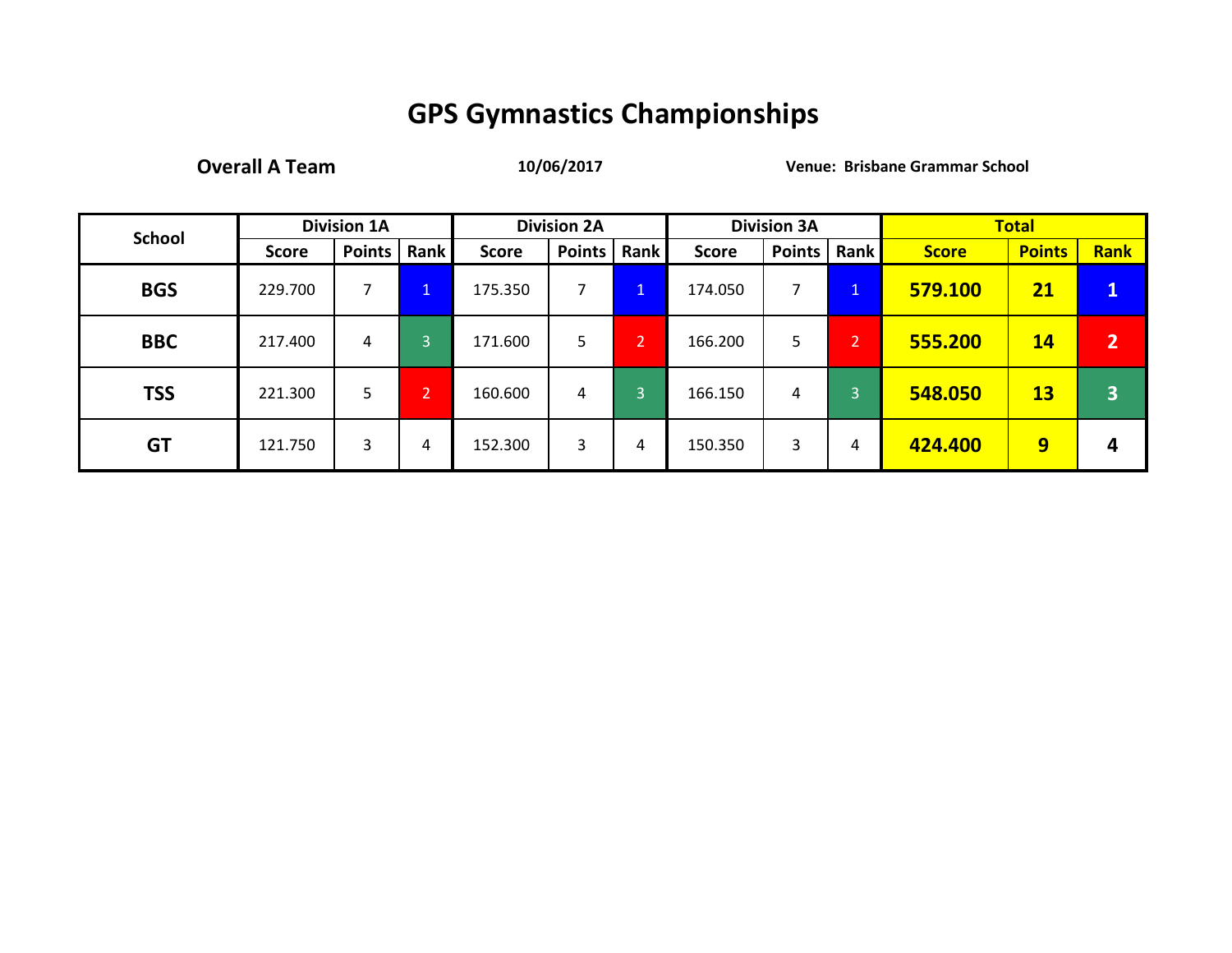**Division 3**

**10/06/2017**

**Venue: Brisbane Grammar School**

| <b>BBC</b>               |               |    |              |                | 10/06/2017     |                |              |                |              |                |        |                |        |                         |              |                |
|--------------------------|---------------|----|--------------|----------------|----------------|----------------|--------------|----------------|--------------|----------------|--------|----------------|--------|-------------------------|--------------|----------------|
| <b>Name</b>              | <b>School</b> | D  | <b>Floor</b> |                | <b>Pommels</b> |                | <b>Rings</b> |                | <b>Vault</b> |                | P/Bars |                | H/Bar  |                         | <b>TOTAL</b> |                |
| <b>Daniel Dexter</b>     | <b>BBC</b>    | 3A | 8.400        | 15             | 8.000          | 20             | 9.000        | 12             | 9.300        | 10             | 9.250  | 9              | 9.700  | 5.                      | 53.650       | $\overline{7}$ |
| <b>Alistair Nicol</b>    | <b>BBC</b>    | 3A | 8.400        | 15             | 8.850          | 12             | 8.050        | 25             | 8.650        | 25             | 8.800  | 15             | 6.850  | 32                      | 49.600       | 18             |
| Jeremy Kennedy           | <b>BBC</b>    | 3A | 8.350        | 17             | 9.200          | 7              | 8.850        | 14             | 9.400        | 6              | 8.800  | 15             | 8.600  | 18                      | 53.200       | 9              |
| <b>William Keizer</b>    | <b>BBC</b>    | 3A | 9.700        | 1              | 9.300          | 5              | 7.000        | 35             | 9.600        | $\overline{3}$ | 8.250  | 20             | 8.150  | 23                      | 52.000       | 13             |
| <b>Riley Smith</b>       | <b>BBC</b>    | 3A | 8.250        | 18             | 9.250          | 6              | 8.200        | 21             | 9.350        | 7              | 8.850  | 12             | 8.600  | 18                      | 52.500       | 11             |
| Joseph Foong             | <b>BBC</b>    | 3A | 9.450        | 4              | 8.400          | 19             | 9.500        | 5              | 8.900        | 19             | 9.000  | 11             | 9.800  | $\overline{\mathbf{3}}$ | 55.050       | 6              |
| <b>Finn Williams</b>     | <b>BBC</b>    | 3B |              | 37             |                | 37             |              | 37             | 8.650        | 25             | 7.800  | 28             | 8.900  | 12                      | 25.350       | 33             |
| <b>Mitchell Erskine</b>  | <b>BBC</b>    | 3B |              | 37             |                | 37             | 8.050        | 25             |              | 37             |        | 37             | 6.950  | 31                      | 15.000       | 47             |
| Austen Neame             | <b>BBC</b>    | 3B |              | 37             |                | 37             | 8.100        | 24             |              | 37             | 8.150  | 25             |        | 36                      | 16.250       | 45             |
| Angus Dunstan            | <b>BBC</b>    | 3B |              | 37             | 5.700          | 35             |              | 37             | 8.650        | 25             |        | 37             |        | 36                      | 14.350       | 49             |
| <b>Stirling Cosgrove</b> | <b>BBC</b>    | 3B |              | 37             | 7.000          | 28             |              | 37             | 8.100        | 32             |        | 37             | 5.750  | 34                      | 20.850       | 35             |
| <b>Thomas Cardiff</b>    | <b>BBC</b>    | 3B | 7.700        | 27             | 6.300          | 34             |              | 37             |              | 37             |        | 37             |        | 36                      | 14.000       | 50             |
| Jeremy Percival          | <b>BBC</b>    | 3B | 8.100        | 22             |                | 37             |              | 37             |              | 37             | 8.600  | 17             |        | 36                      | 16.700       | 43             |
| William Dash             | <b>BBC</b>    | 3B |              | 37             |                | 37             | 8.250        | 20             | 9.200        | 11             | 7.850  | 27             |        | 36                      | 25.300       | 34             |
| Ethan McEwen             | <b>BBC</b>    | 3B |              | 37             | 5.500          | 36             | 7.600        | 31             |              | 37             |        | 37             |        | 36                      | 13.100       | 51             |
| Sean Hudson              | <b>BBC</b>    | 3B | 7.150        | 32             |                | 37             |              | 37             |              | 37             |        | 37             |        | 36                      | 7.150        | 52             |
| <b>Thomas Chalk</b>      | <b>BBC</b>    | 3B | 7.300        | 30             |                | 37             |              | 37             |              | 37             |        | 37             | 7.200  | 30                      | 14.500       | 48             |
| <b>A TEAM SCORE</b>      |               |    | 27.550       | $\overline{2}$ | 27.750         | 2 <sup>1</sup> | 27.350       | $\overline{3}$ | 28.350       | -1             | 27.100 | $\overline{3}$ | 28.100 | $\overline{2}$          | 166.200      | $\overline{2}$ |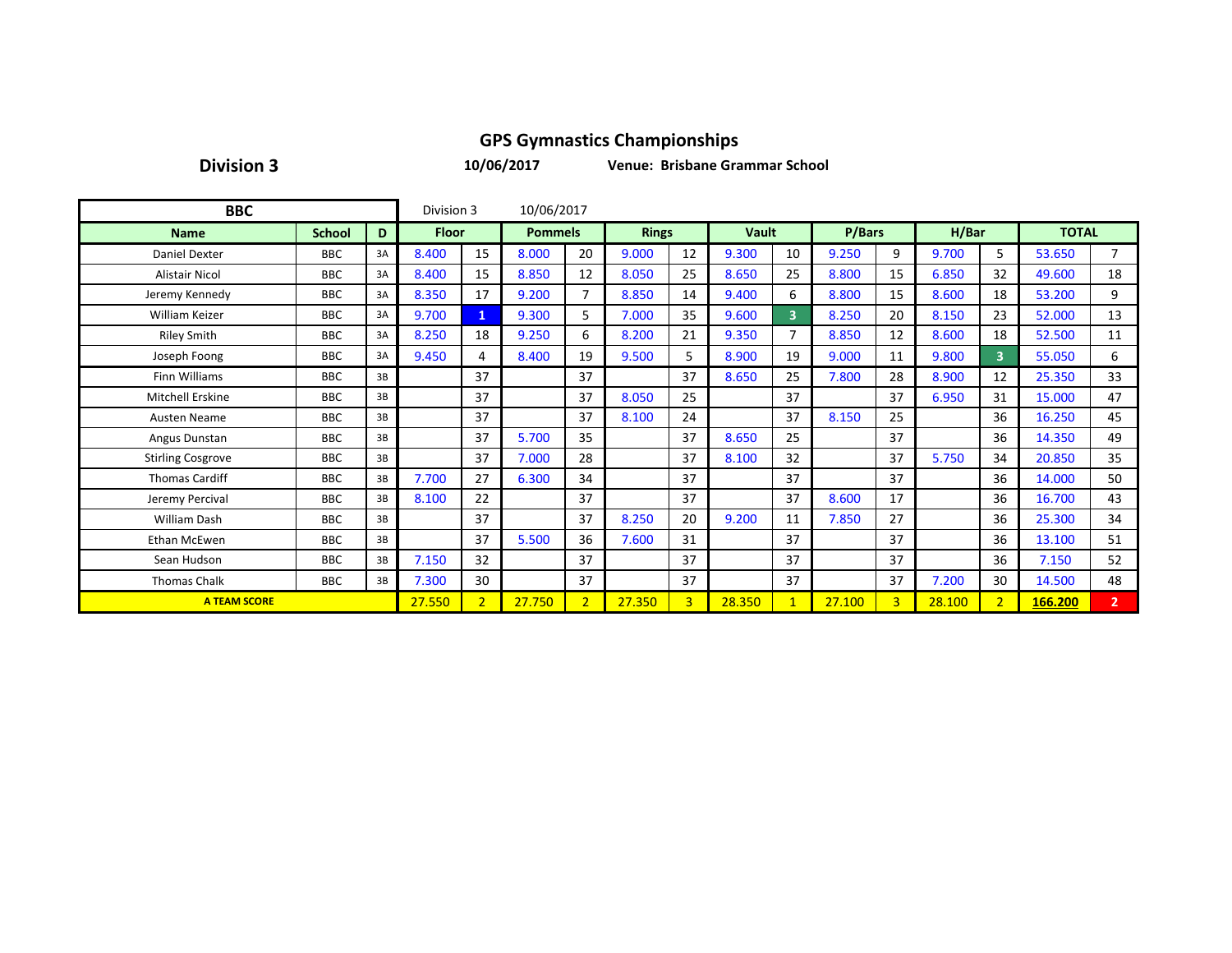| <b>BGS</b>          |               |    |              |                | 10/06/2017     |                |              |                |              |                |        |                |        |              |              |                |
|---------------------|---------------|----|--------------|----------------|----------------|----------------|--------------|----------------|--------------|----------------|--------|----------------|--------|--------------|--------------|----------------|
| <b>Name</b>         | <b>School</b> | D  | <b>Floor</b> |                | <b>Pommels</b> |                | <b>Rings</b> |                | <b>Vault</b> |                | P/Bars |                | H/Bar  |              | <b>TOTAL</b> |                |
| Alexander Dalgleish | <b>BGS</b>    | 3A | 8.900        | $\overline{7}$ | 9.950          | $\mathbf{1}$   | 9.550        | 4              | 8.800        | 21             | 10.150 |                | 10.150 | 1            | 57.500       | U.             |
| James Graieg        | <b>BGS</b>    | 3A | 8.500        | 14             | 9.550          | 4              | 9.700        | 1              | 9.350        | $\overline{7}$ | 10.050 | 3              | 10.050 | $\mathbf{2}$ | 57.200       | 2 <sup>7</sup> |
| James Swart         | <b>BGS</b>    | 3A | 9.650        | $\overline{2}$ | 9.000          | 9              | 9.250        | 10             | 9.050        | 14             | 10.100 | $\overline{2}$ | 9.350  | 8            | 56.400       | 4              |
| Sam Bizzell         | <b>BGS</b>    | 3A | 9.050        | 6              | 9.850          | $\overline{2}$ | 9.400        | 6              | 9.150        | 13             | 8.850  | 12             | 9.150  | 10           | 55.450       | 5              |
| <b>Andrew Clare</b> | <b>BGS</b>    | 3A | 7.300        | 30             | 7.900          | 22             | 9.600        | $\overline{3}$ | 9.650        | $\overline{2}$ | 9.700  | 4              | 9.500  | 6            | 53.650       | 8              |
| Joshua Wong         | <b>BGS</b>    | 3A | 8.600        | 12             | 9.650          | $\overline{3}$ | 8.200        | 21             | 8.400        | 30             | 9.350  | 8              | 8.900  | 12           | 53.100       | 10             |
| Jake Barrientos     | <b>BGS</b>    | 3B |              | 37             |                | 37             | 9.250        | 10             | 9.550        | 4              |        | 37             |        | 36           | 18.800       | 37             |
| Cian Clarke         | <b>BGS</b>    | 3B | 8.850        | 8              | 8.950          | 10             |              | 37             |              | 37             |        | 37             |        | 36           | 17.800       | 39             |
| Jack Duncan         | <b>BGS</b>    | 3B |              | 37             | 8.650          | 17             |              | 37             |              | 37             |        | 37             | 8.700  | 17           | 17.350       | 40             |
| Sam Duncan          | <b>BGS</b>    | 3B |              | 37             |                | 37             |              | 37             | 9.200        | 11             |        | 37             | 7.750  | 27           | 16.950       | 42             |
| Xavier Hay          | <b>BGS</b>    | 3B |              | 37             |                | 37             | 9.300        | 9              |              | 37             | 9.700  | 4              |        | 36           | 19.000       | 36             |
| Alex Jerrard        | <b>BGS</b>    | 3B | 8.800        | 9              |                | 37             |              | 37             |              | 37             | 8.550  | 18             |        | 36           | 17.350       | 40             |
| Joshua Khoo         | <b>BGS</b>    | 3B |              | 37             | 8.950          | 10             | 9.350        | $\overline{7}$ |              | 37             |        | 37             |        | 36           | 18.300       | 38             |
| <b>Joel Maddock</b> | <b>BGS</b>    | 3B |              | 37             | 8.800          | 14             |              | 37             | 8.900        | 19             |        | 37             | 8.900  | 12           | 26.600       | 32             |
| Kiran Patel         | <b>BGS</b>    | 3B | 7.900        | 26             |                | 37             |              | 37             | 8.500        | 28             |        | 37             |        | 36           | 16.400       | 44             |
| Louis Umashev       | <b>BGS</b>    | 3B |              | 37             |                | 37             | 8.200        | 21             |              | 37             | 7.350  | 32             |        | 36           | 15.550       | 46             |
| Atticus Jackson     | <b>BGS</b>    | 3B | 8.650        | 11             |                | 37             |              | 37             |              | 37             | 9.100  | 10             | 9.450  | 7            | 27.200       | 31             |
| <b>A TEAM SCORE</b> |               |    | 27.600       | 1              | 29.450         | $\mathbf{1}$   | 28.850       | $\mathbf{1}$   | 28.150       | $\overline{3}$ | 30.300 |                | 29.700 |              | 174.050      | $\mathbf{1}$   |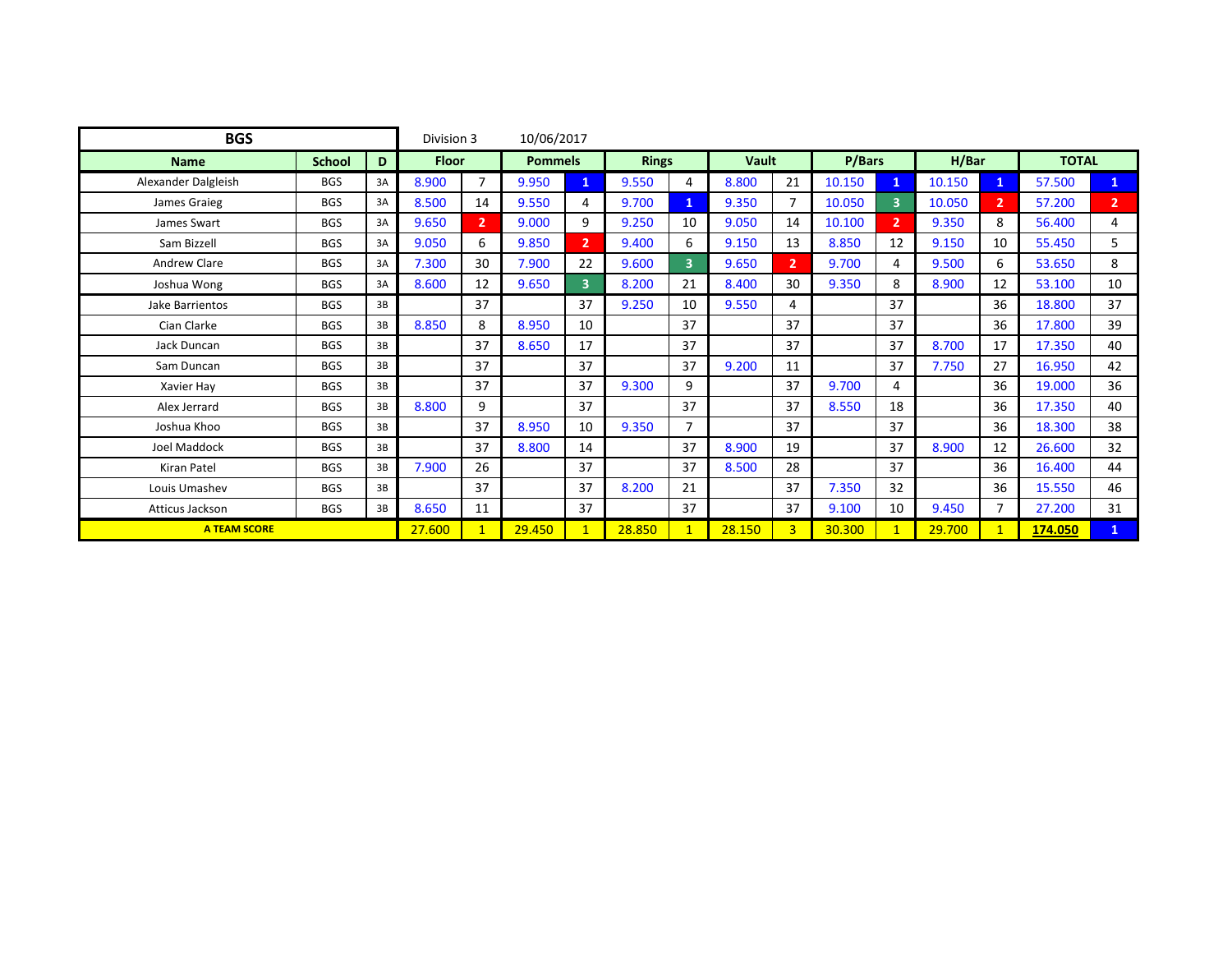| <b>GT</b>           |               |    |              |                | 10/06/2017     |                |              |                |              |                |        |                |        |                |              |    |
|---------------------|---------------|----|--------------|----------------|----------------|----------------|--------------|----------------|--------------|----------------|--------|----------------|--------|----------------|--------------|----|
| <b>Name</b>         | <b>School</b> | D  | <b>Floor</b> |                | <b>Pommels</b> |                | <b>Rings</b> |                | <b>Vault</b> |                | P/Bars |                | H/Bar  |                | <b>TOTAL</b> |    |
| Harry Barnes        | GT            | 3A | 7.700        | 27             | 6.450          | 32             | 6.000        | 36             | 7.400        | 36             | 6.850  | 34             |        | 36             | 34.400       | 24 |
| Alex Buswell        | GT            | 3A | 8.700        | 10             | 7.800          | 23             | 8.050        | 25             | 8.000        | 33             | 6.400  | 36             | 5.600  | 35             | 44.550       | 22 |
| Jacob Reed          | GT            | 3A | 8.200        | 19             | 7.500          | 25             | 7.450        | 33             | 8.500        | 28             | 8.550  | 18             | 8.750  | 15             | 48.950       | 19 |
| Will Pickering      | GT            | 3A | 7.450        | 29             | 7.100          | 26             | 7.800        | 29             | 8.700        | 24             | 7.450  | 31             | 8.250  | 22             | 46.750       | 21 |
| Orlando Wightman    | GT            | 3A | 8.200        | 19             | 8.700          | 15             | 8.850        | 14             | 8.750        | 23             | 8.200  | 21             | 9.250  | 9              | 51.950       | 14 |
| James Power         | GT            | 3A | 6.700        | 34             | 6.400          | 33             | 7.450        | 33             | 7.500        | 35             | 7.600  | 29             | 6.600  | 33             | 42.250       | 23 |
|                     |               |    |              | 37             |                | 37             |              | 37             |              | 37             |        | 37             |        | 36             | 0.000        | 53 |
|                     |               |    |              | 37             |                | 37             |              | 37             |              | 37             |        | 37             |        | 36             | 0.000        | 53 |
|                     |               |    |              | 37             |                | 37             |              | 37             |              | 37             |        | 37             |        | 36             | 0.000        | 53 |
|                     |               |    |              | 37             |                | 37             |              | 37             |              | 37             |        | 37             |        | 36             | 0.000        | 53 |
|                     |               |    |              | 37             |                | 37             |              | 37             |              | 37             |        | 37             |        | 36             | 0.000        | 53 |
|                     |               |    |              | 37             |                | 37             |              | 37             |              | 37             |        | 37             |        | 36             | 0.000        | 53 |
|                     |               |    |              | 37             |                | 37             |              | 37             |              | 37             |        | 37             |        | 36             | 0.000        | 53 |
|                     |               |    |              | 37             |                | 37             |              | 37             |              | 37             |        | 37             |        | 36             | 0.000        | 53 |
|                     |               |    |              | 37             |                | 37             |              | 37             |              | 37             |        | 37             |        | 36             | 0.000        | 53 |
|                     |               |    |              | 37             |                | 37             |              | 37             |              | 37             |        | 37             |        | 36             | 0.000        | 53 |
| <b>A TEAM SCORE</b> |               |    | 25.100       | $\overline{4}$ | 24.000         | $\overline{4}$ | 24.700       | $\overline{4}$ | 25.950       | $\overline{4}$ | 24.350 | $\overline{4}$ | 26.250 | $\overline{4}$ | 150.350      | 4  |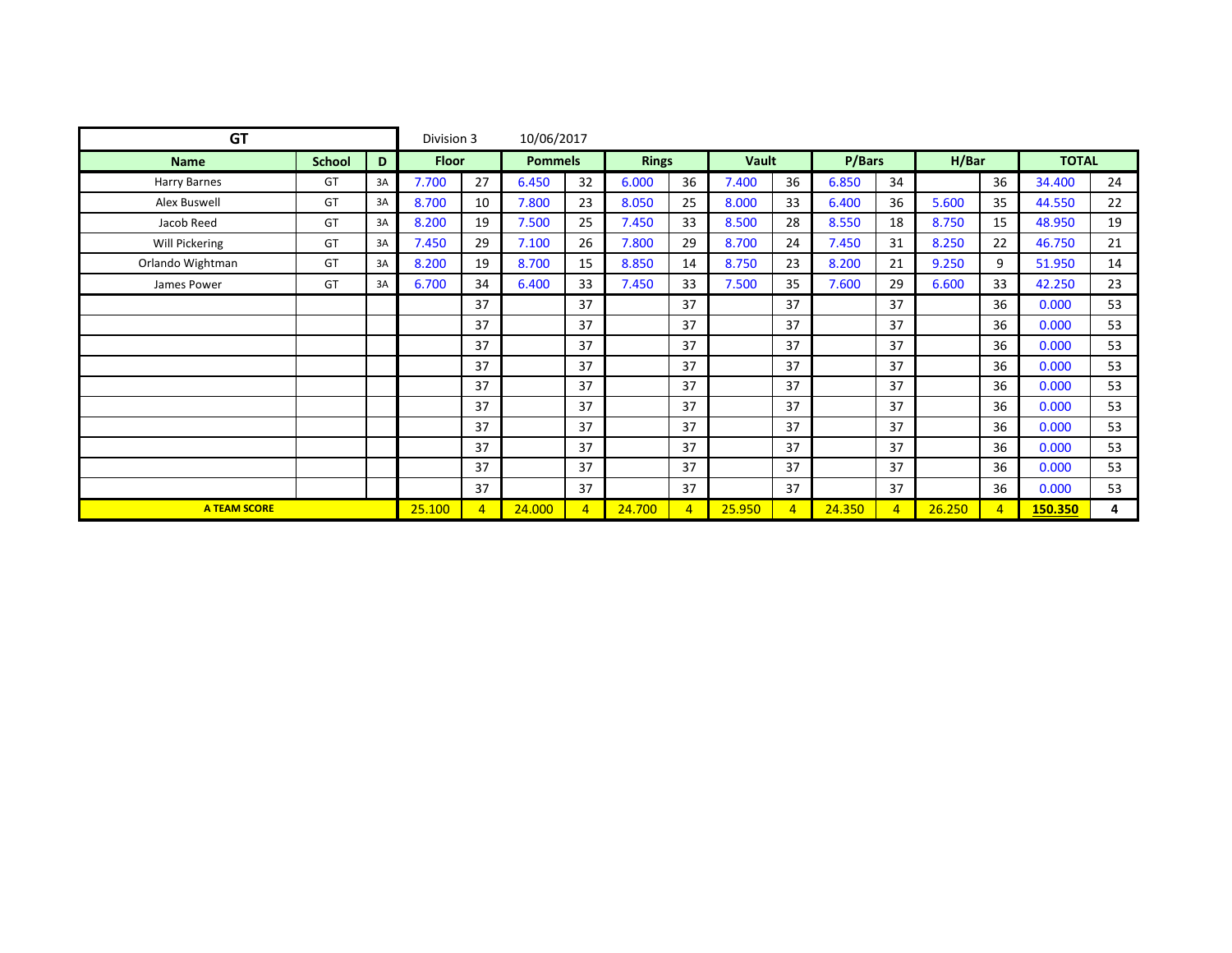| <b>TSS</b>              |               |    |              |                         | 10/06/2017     |                |              |                |              |                |        |                |        |                |              |                |
|-------------------------|---------------|----|--------------|-------------------------|----------------|----------------|--------------|----------------|--------------|----------------|--------|----------------|--------|----------------|--------------|----------------|
| <b>Name</b>             | <b>School</b> | D  | <b>Floor</b> |                         | <b>Pommels</b> |                | <b>Rings</b> |                | <b>Vault</b> |                | P/Bars |                | H/Bar  |                | <b>TOTAL</b> |                |
| Saxon Thomas            | <b>TSS</b>    | 3A | 6.350        | 35                      | 8.850          | 12             | 8.550        | 16             | 9.000        | 15             | 8.850  | 12             | 8.350  | 20             | 49.950       | 17             |
| <b>Daniel Maurice</b>   | <b>TSS</b>    | 3A | 6.000        | 36                      | 8.700          | 15             | 7.900        | 28             | 8.800        | 21             | 8.200  | 21             | 7.350  | 29             | 46.950       | 20             |
| <b>Harrison Tzannes</b> | <b>TSS</b>    | 3A | 8.600        | 12                      | 6.950          | 29             | 8.950        | 13             | 9.800        | $\mathbf{1}$   | 7.350  | 32             | 9.050  | 11             | 50.700       | 15             |
| Etienne Chabert         | <b>TSS</b>    | 3A | 9.500        | $\overline{\mathbf{3}}$ | 9.100          | 8              | 9.700        | $\mathbf{1}$   | 9.000        | 15             | 9.700  | 4              | 9.750  | 4              | 56.750       | 3 <sup>1</sup> |
| Jake Scott              | <b>TSS</b>    | 3A | 9.400        | 5                       | 8.650          | 17             | 7.800        | 29             | 9.550        | 4              | 8.100  | 26             | 8.750  | 15             | 52.250       | 12             |
| Joshua Batt             | <b>TSS</b>    | 3A | 8.150        | 21                      | 6.500          | 31             | 9.350        | 7              | 9.000        | 15             | 9.550  | 7              | 7.850  | 25             | 50.400       | 16             |
| <b>Ben Tzannes</b>      | <b>TSS</b>    | 3B | 8.000        | 24                      | 6.800          | 30             |              | 37             | 7.950        | 34             |        | 37             | 8.350  | 20             | 31.100       | 29             |
| Harry Illes             | <b>TSS</b>    | 3B | 7.950        | 25                      |                | 37             | 8.550        | 16             | 9.350        | $\overline{7}$ |        | 37             | 7.500  | 28             | 33.350       | 25             |
| Mathias Bradbury        | <b>TSS</b>    | 3B | 7.100        | 33                      | 7.100          | 26             |              | 37             | 8.950        | 18             | 6.800  | 35             |        | 36             | 29.950       | 30             |
| <b>Tadhg Stuckey</b>    | <b>TSS</b>    | 3B | 8.100        | 22                      |                | 37             | 7.500        | 32             |              | 37             | 8.200  | 21             | 7.900  | 24             | 31.700       | 28             |
| Jack Bender             | <b>TSS</b>    | 3B |              | 37                      | 8.000          | 20             | 8.500        | 18             |              | 37             | 8.200  | 21             | 7.850  | 25             | 32.550       | 26             |
| <b>Blair Parker</b>     | <b>TSS</b>    | 3B |              | 37                      | 7.600          | 24             | 8.350        | 19             | 8.150        | 31             | 7.600  | 29             |        | 36             | 31.700       | 27             |
|                         |               |    |              | 37                      |                | 37             |              | 37             |              | 37             |        | 37             |        | 36             | 0.000        | 53             |
|                         |               |    |              | 37                      |                | 37             |              | 37             |              | 37             |        | 37             |        | 36             | 0.000        | 53             |
|                         |               |    |              | 37                      |                | 37             |              | 37             |              | 37             |        | 37             |        | 36             | 0.000        | 53             |
|                         |               |    |              | 37                      |                | 37             |              | 37             |              | 37             |        | 37             |        | 36             | 0.000        | 53             |
| <b>A TEAM SCORE</b>     |               |    | 27.500       | $\overline{3}$          | 26.650         | 3 <sup>1</sup> | 28.000       | 2 <sup>1</sup> | 28.350       | $\mathbf{1}$   | 28.100 | $\overline{2}$ | 27.550 | $\overline{3}$ | 166.150      | 3              |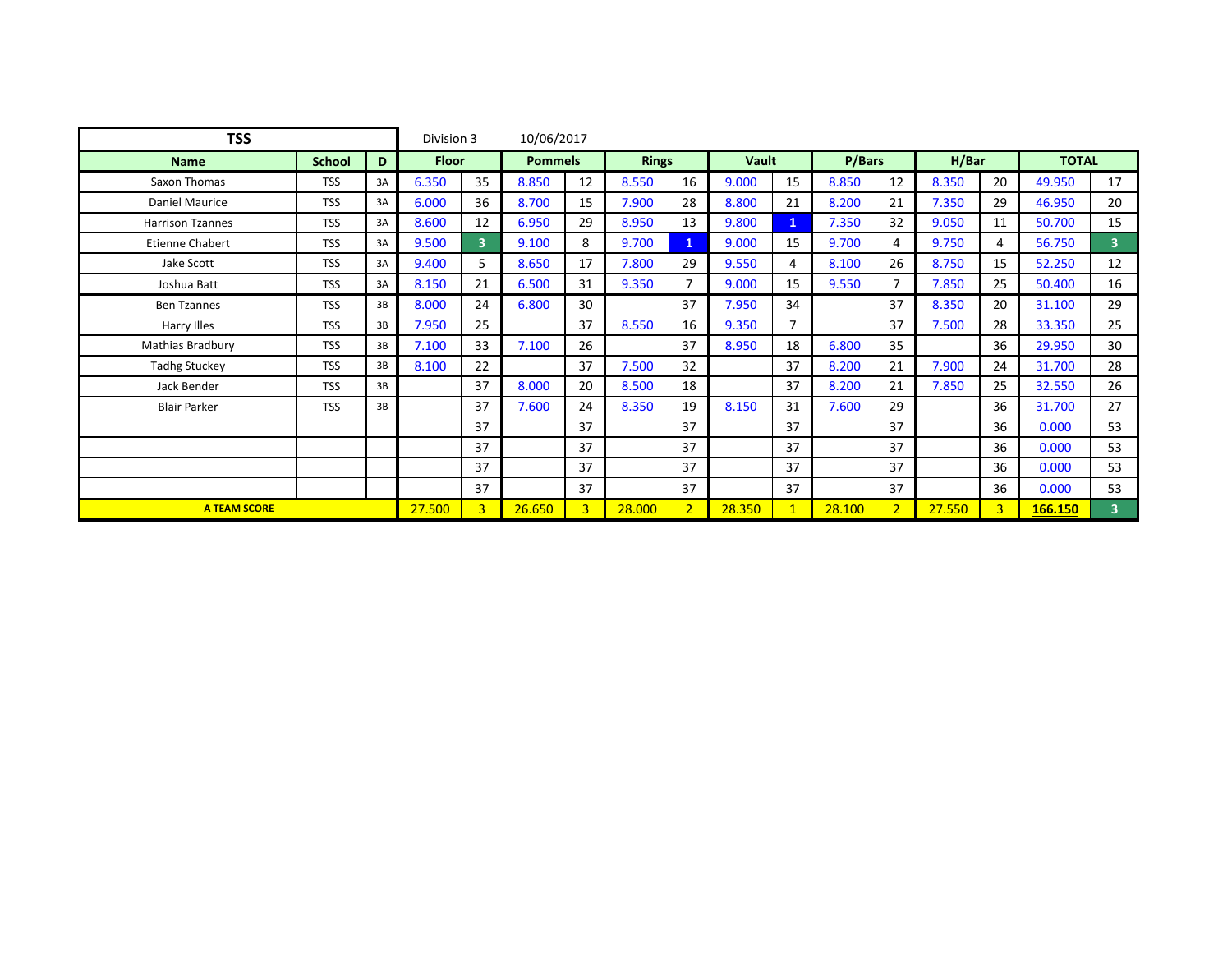**Division 3A**

**10/06/2017 Venue: Brisbane Grammar School**

**Team summary**

| <b>Name</b> | <b>Floor</b> | <b>Pommels</b> |              | <b>Rings</b> |   | Vault  |   | P/Bars |   | H/Bar  |   | <b>TOTAL</b> |   |
|-------------|--------------|----------------|--------------|--------------|---|--------|---|--------|---|--------|---|--------------|---|
| <b>BBC</b>  | 27.550       | 27.750         | $\mathbf{2}$ | 27.350       |   | 28.350 |   | 27.100 | 3 | 28.100 |   | 166.200      | n |
| <b>BGS</b>  | 27.600       | 29.450         | 1            | 28.850       |   | 28.150 |   | 30.300 |   | 29.700 |   | 174.050      |   |
| <b>GT</b>   | 25.100       | 24.000         | 4            | 24.700       | 4 | 25.950 | 4 | 24.350 | 4 | 26.250 | 4 | 150.350      |   |
| TSS         | 27.500       | 26.650         |              | 28.000       |   | 28.350 |   | 28.100 |   | 27.550 |   | 166.150      |   |

#### **Division 3A and 3B**

| <b>Individual scores</b> |               |    |              |                |                |                         |              |                         |              |                |        |                |        |                         |              |                |
|--------------------------|---------------|----|--------------|----------------|----------------|-------------------------|--------------|-------------------------|--------------|----------------|--------|----------------|--------|-------------------------|--------------|----------------|
| <b>Name</b>              | <b>School</b> | D  | <b>Floor</b> |                | <b>Pommels</b> |                         | <b>Rings</b> |                         | <b>Vault</b> |                | P/Bars |                | H/Bar  |                         | <b>TOTAL</b> |                |
| Alexander Dalgleish      | <b>BGS</b>    | 3A | 8.900        | $\overline{7}$ | 9.950          | $\mathbf{1}$            | 9.550        | 4                       | 8.800        | 21             | 10.150 | $\mathbf{1}$   | 10.150 | $\mathbf{1}$            | 57.500       | $\mathbf{1}$   |
| James Graieg             | <b>BGS</b>    | 3A | 8.500        | 14             | 9.550          | 4                       | 9.700        | $\mathbf{1}$            | 9.350        | $\overline{7}$ | 10.050 | 3              | 10.050 | $\mathbf{2}$            | 57.200       | $\overline{2}$ |
| <b>Etienne Chabert</b>   | <b>TSS</b>    | 3A | 9.500        | 3 <sup>1</sup> | 9.100          | 8                       | 9.700        | $\mathbf{1}$            | 9.000        | 15             | 9.700  | 4              | 9.750  | 4                       | 56.750       | 3              |
| James Swart              | <b>BGS</b>    | 3A | 9.650        | 2 <sup>1</sup> | 9.000          | 9                       | 9.250        | 10                      | 9.050        | 14             | 10.100 | $\overline{2}$ | 9.350  | 8                       | 56.400       | 4              |
| Sam Bizzell              | <b>BGS</b>    | 3A | 9.050        | 6              | 9.850          | $\overline{2}$          | 9.400        | 6                       | 9.150        | 13             | 8.850  | 12             | 9.150  | 10                      | 55.450       | 5              |
| Joseph Foong             | <b>BBC</b>    | 3A | 9.450        | $\overline{4}$ | 8.400          | 19                      | 9.500        | 5.                      | 8.900        | 19             | 9.000  | 11             | 9.800  | $\overline{\mathbf{3}}$ | 55.050       | 6              |
| <b>Daniel Dexter</b>     | <b>BBC</b>    | 3A | 8.400        | 15             | 8.000          | 20                      | 9.000        | 12                      | 9.300        | 10             | 9.250  | 9              | 9.700  | 5.                      | 53.650       | $\overline{7}$ |
| Andrew Clare             | <b>BGS</b>    | 3A | 7.300        | 30             | 7.900          | 22                      | 9.600        | $\overline{\mathbf{3}}$ | 9.650        | $\overline{2}$ | 9.700  | 4              | 9.500  | 6                       | 53.650       | 8              |
| Jeremy Kennedy           | <b>BBC</b>    | 3A | 8.350        | 17             | 9.200          | $\overline{7}$          | 8.850        | 14                      | 9.400        | 6              | 8.800  | 15             | 8.600  | 18                      | 53.200       | 9              |
| Joshua Wong              | <b>BGS</b>    | 3A | 8.600        | 12             | 9.650          | $\overline{\mathbf{3}}$ | 8.200        | 21                      | 8.400        | 30             | 9.350  | 8              | 8.900  | 12                      | 53.100       | 10             |
| <b>Riley Smith</b>       | <b>BBC</b>    | 3A | 8.250        | 18             | 9.250          | 6                       | 8.200        | 21                      | 9.350        | $\overline{7}$ | 8.850  | 12             | 8.600  | 18                      | 52.500       | 11             |
| Jake Scott               | <b>TSS</b>    | 3A | 9.400        | 5              | 8.650          | 17                      | 7.800        | 29                      | 9.550        | 4              | 8.100  | 26             | 8.750  | 15                      | 52.250       | 12             |
| <b>William Keizer</b>    | <b>BBC</b>    | 3A | 9.700        | $\mathbf{1}$   | 9.300          | 5                       | 7.000        | 35                      | 9.600        | $\overline{3}$ | 8.250  | 20             | 8.150  | 23                      | 52.000       | 13             |
| Orlando Wightman         | GT            | 3A | 8.200        | 19             | 8.700          | 15                      | 8.850        | 14                      | 8.750        | 23             | 8.200  | 21             | 9.250  | 9                       | 51.950       | 14             |
| <b>Harrison Tzannes</b>  | <b>TSS</b>    | 3A | 8.600        | 12             | 6.950          | 29                      | 8.950        | 13                      | 9.800        | $\mathbf{1}$   | 7.350  | 32             | 9.050  | 11                      | 50.700       | 15             |
| Joshua Batt              | <b>TSS</b>    | 3A | 8.150        | 21             | 6.500          | 31                      | 9.350        | 7                       | 9.000        | 15             | 9.550  | $\overline{7}$ | 7.850  | 25                      | 50.400       | 16             |
| Saxon Thomas             | <b>TSS</b>    | 3A | 6.350        | 35             | 8.850          | 12                      | 8.550        | 16                      | 9.000        | 15             | 8.850  | 12             | 8.350  | 20                      | 49.950       | 17             |
| <b>Alistair Nicol</b>    | <b>BBC</b>    | 3A | 8.400        | 15             | 8.850          | 12                      | 8.050        | 25                      | 8.650        | 25             | 8.800  | 15             | 6.850  | 32                      | 49.600       | 18             |
| Jacob Reed               | GT            | 3A | 8.200        | 19             | 7.500          | 25                      | 7.450        | 33                      | 8.500        | 28             | 8.550  | 18             | 8.750  | 15                      | 48.950       | 19             |
| <b>Daniel Maurice</b>    | <b>TSS</b>    | 3A | 6.000        | 36             | 8.700          | 15                      | 7.900        | 28                      | 8.800        | 21             | 8.200  | 21             | 7.350  | 29                      | 46.950       | 20             |
| <b>Will Pickering</b>    | GT            | 3A | 7.450        | 29             | 7.100          | 26                      | 7.800        | 29                      | 8.700        | 24             | 7.450  | 31             | 8.250  | 22                      | 46.750       | 21             |
| Alex Buswell             | GT            | 3A | 8.700        | 10             | 7.800          | 23                      | 8.050        | 25                      | 8.000        | 33             | 6.400  | 36             | 5.600  | 35                      | 44.550       | 22             |
| James Power              | GT            | 3A | 6.700        | 34             | 6.400          | 33                      | 7.450        | 33                      | 7.500        | 35             | 7.600  | 29             | 6.600  | 33                      | 42.250       | 23             |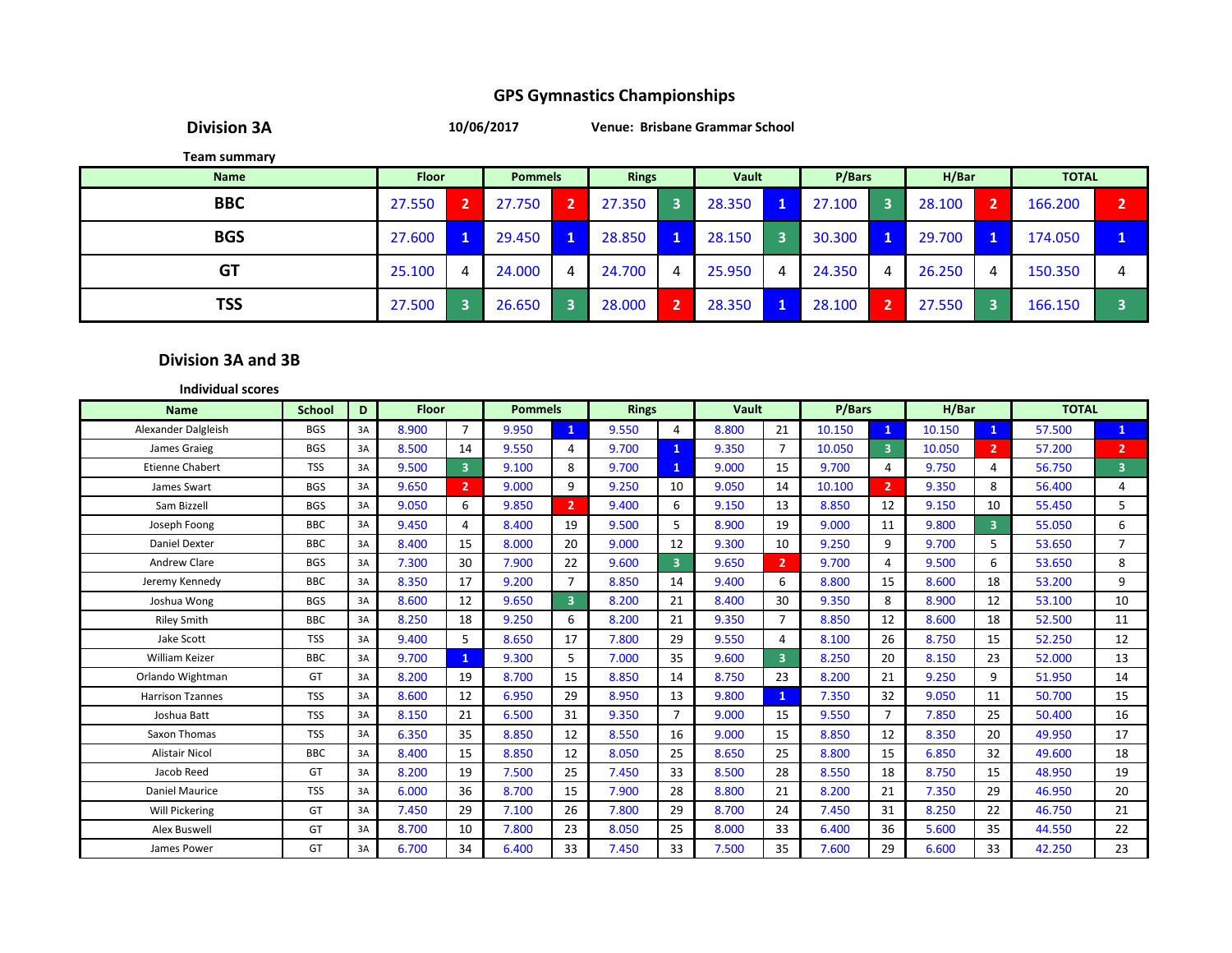| <b>Harry Barnes</b>      | GT         | 3A | 7.700 | 27 | 6.450 | 32 | 6.000 | 36             | 7.400 | 36             | 6.850 | 34             | 0.000 | 36             | 34.400 | 24 |
|--------------------------|------------|----|-------|----|-------|----|-------|----------------|-------|----------------|-------|----------------|-------|----------------|--------|----|
| Harry Illes              | <b>TSS</b> | 3B | 7.950 | 25 | 0.000 | 37 | 8.550 | 16             | 9.350 | $\overline{7}$ | 0.000 | 37             | 7.500 | 28             | 33.350 | 25 |
| <b>Jack Bender</b>       | <b>TSS</b> | 3B | 0.000 | 37 | 8.000 | 20 | 8.500 | 18             | 0.000 | 37             | 8.200 | 21             | 7.850 | 25             | 32.550 | 26 |
| <b>Blair Parker</b>      | <b>TSS</b> | 3B | 0.000 | 37 | 7.600 | 24 | 8.350 | 19             | 8.150 | 31             | 7.600 | 29             | 0.000 | 36             | 31.700 | 27 |
| <b>Tadhg Stuckey</b>     | <b>TSS</b> | 3B | 8.100 | 22 | 0.000 | 37 | 7.500 | 32             | 0.000 | 37             | 8.200 | 21             | 7.900 | 24             | 31.700 | 28 |
| <b>Ben Tzannes</b>       | <b>TSS</b> | 3B | 8.000 | 24 | 6.800 | 30 | 0.000 | 37             | 7.950 | 34             | 0.000 | 37             | 8.350 | 20             | 31.100 | 29 |
| Mathias Bradbury         | <b>TSS</b> | 3B | 7.100 | 33 | 7.100 | 26 | 0.000 | 37             | 8.950 | 18             | 6.800 | 35             | 0.000 | 36             | 29.950 | 30 |
| Atticus Jackson          | <b>BGS</b> | 3B | 8.650 | 11 | 0.000 | 37 | 0.000 | 37             | 0.000 | 37             | 9.100 | 10             | 9.450 | $\overline{7}$ | 27.200 | 31 |
| Joel Maddock             | <b>BGS</b> | 3B | 0.000 | 37 | 8.800 | 14 | 0.000 | 37             | 8.900 | 19             | 0.000 | 37             | 8.900 | 12             | 26.600 | 32 |
| Finn Williams            | <b>BBC</b> | 3B | 0.000 | 37 | 0.000 | 37 | 0.000 | 37             | 8.650 | 25             | 7.800 | 28             | 8.900 | 12             | 25.350 | 33 |
| <b>William Dash</b>      | <b>BBC</b> | 3B | 0.000 | 37 | 0.000 | 37 | 8.250 | 20             | 9.200 | 11             | 7.850 | 27             | 0.000 | 36             | 25.300 | 34 |
| <b>Stirling Cosgrove</b> | <b>BBC</b> | 3B | 0.000 | 37 | 7.000 | 28 | 0.000 | 37             | 8.100 | 32             | 0.000 | 37             | 5.750 | 34             | 20.850 | 35 |
| Xavier Hay               | <b>BGS</b> | 3B | 0.000 | 37 | 0.000 | 37 | 9.300 | 9              | 0.000 | 37             | 9.700 | $\overline{4}$ | 0.000 | 36             | 19.000 | 36 |
| Jake Barrientos          | <b>BGS</b> | 3B | 0.000 | 37 | 0.000 | 37 | 9.250 | 10             | 9.550 | $\overline{4}$ | 0.000 | 37             | 0.000 | 36             | 18.800 | 37 |
| Joshua Khoo              | <b>BGS</b> | 3B | 0.000 | 37 | 8.950 | 10 | 9.350 | $\overline{7}$ | 0.000 | 37             | 0.000 | 37             | 0.000 | 36             | 18.300 | 38 |
| Cian Clarke              | <b>BGS</b> | 3B | 8.850 | 8  | 8.950 | 10 | 0.000 | 37             | 0.000 | 37             | 0.000 | 37             | 0.000 | 36             | 17.800 | 39 |
| Alex Jerrard             | <b>BGS</b> | 3B | 8.800 | 9  | 0.000 | 37 | 0.000 | 37             | 0.000 | 37             | 8.550 | 18             | 0.000 | 36             | 17.350 | 40 |
| Jack Duncan              | <b>BGS</b> | 3B | 0.000 | 37 | 8.650 | 17 | 0.000 | 37             | 0.000 | 37             | 0.000 | 37             | 8.700 | 17             | 17.350 | 40 |
| Sam Duncan               | <b>BGS</b> | 3B | 0.000 | 37 | 0.000 | 37 | 0.000 | 37             | 9.200 | 11             | 0.000 | 37             | 7.750 | 27             | 16.950 | 42 |
| Jeremy Percival          | <b>BBC</b> | 3B | 8.100 | 22 | 0.000 | 37 | 0.000 | 37             | 0.000 | 37             | 8.600 | 17             | 0.000 | 36             | 16.700 | 43 |
| Kiran Patel              | <b>BGS</b> | 3B | 7.900 | 26 | 0.000 | 37 | 0.000 | 37             | 8.500 | 28             | 0.000 | 37             | 0.000 | 36             | 16.400 | 44 |
| Austen Neame             | BBC        | 3B | 0.000 | 37 | 0.000 | 37 | 8.100 | 24             | 0.000 | 37             | 8.150 | 25             | 0.000 | 36             | 16.250 | 45 |
| Louis Umashev            | <b>BGS</b> | 3B | 0.000 | 37 | 0.000 | 37 | 8.200 | 21             | 0.000 | 37             | 7.350 | 32             | 0.000 | 36             | 15.550 | 46 |
| <b>Mitchell Erskine</b>  | BBC        | 3B | 0.000 | 37 | 0.000 | 37 | 8.050 | 25             | 0.000 | 37             | 0.000 | 37             | 6.950 | 31             | 15.000 | 47 |
| <b>Thomas Chalk</b>      | <b>BBC</b> | 3B | 7.300 | 30 | 0.000 | 37 | 0.000 | 37             | 0.000 | 37             | 0.000 | 37             | 7.200 | 30             | 14.500 | 48 |
| Angus Dunstan            | <b>BBC</b> | 3B | 0.000 | 37 | 5.700 | 35 | 0.000 | 37             | 8.650 | 25             | 0.000 | 37             | 0.000 | 36             | 14.350 | 49 |
| <b>Thomas Cardiff</b>    | <b>BBC</b> | 3B | 7.700 | 27 | 6.300 | 34 | 0.000 | 37             | 0.000 | 37             | 0.000 | 37             | 0.000 | 36             | 14.000 | 50 |
| <b>Ethan McEwen</b>      | <b>BBC</b> | 3B | 0.000 | 37 | 5.500 | 36 | 7.600 | 31             | 0.000 | 37             | 0.000 | 37             | 0.000 | 36             | 13.100 | 51 |
| Sean Hudson              | <b>BBC</b> | 3B | 7.150 | 32 | 0.000 | 37 | 0.000 | 37             | 0.000 | 37             | 0.000 | 37             | 0.000 | 36             | 7.150  | 52 |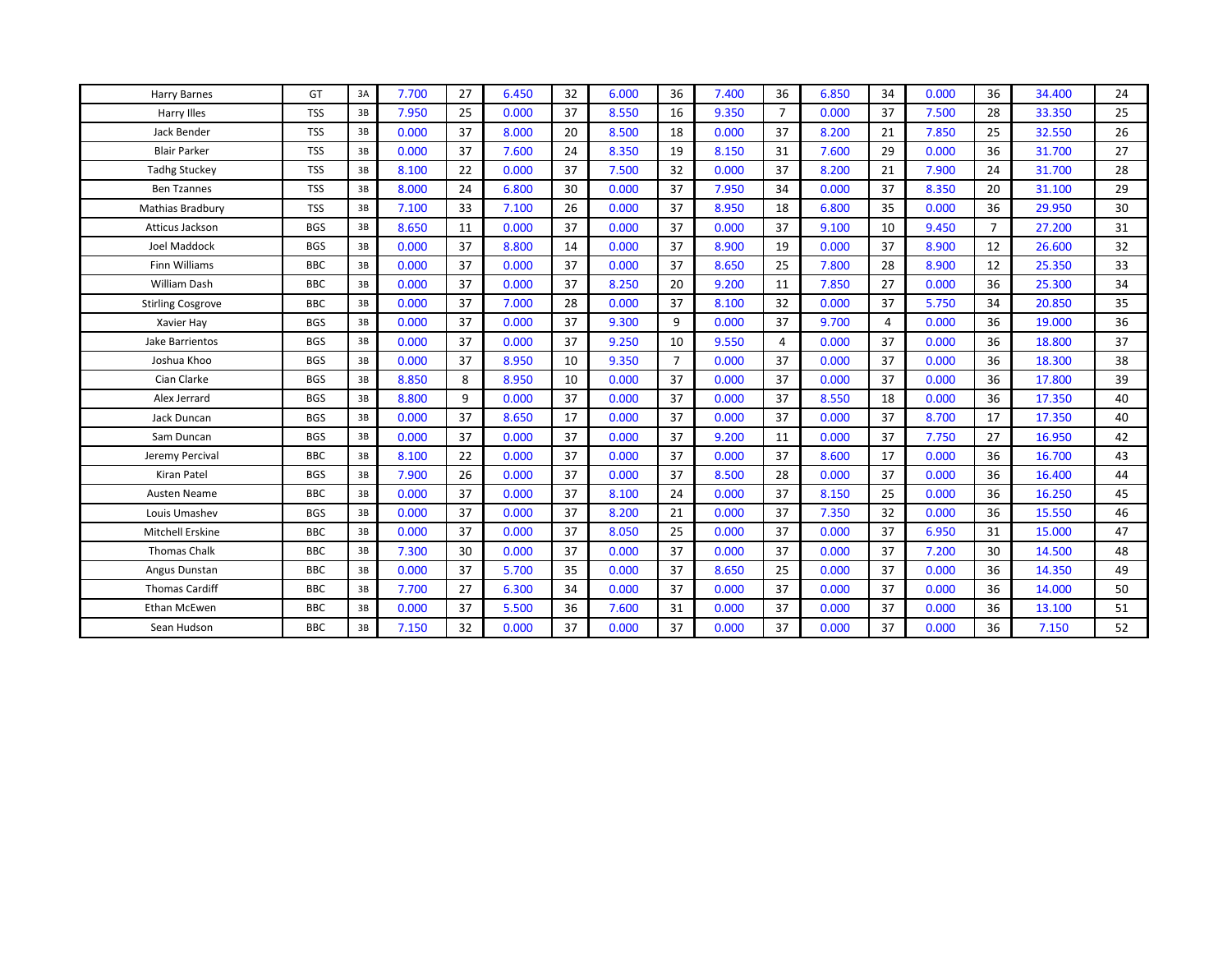**Division 2**

**10/06/2017**

**Venue: Brisbane Grammar School**

| <b>BBC</b>            |               |    |              |                         | 10/06/2017     |                |              |                |              |                |        |                |        |                |              |                |
|-----------------------|---------------|----|--------------|-------------------------|----------------|----------------|--------------|----------------|--------------|----------------|--------|----------------|--------|----------------|--------------|----------------|
| <b>Name</b>           | <b>School</b> | D  | <b>Floor</b> |                         | <b>Pommels</b> |                | <b>Rings</b> |                | <b>Vault</b> |                | P/Bars |                | H/Bar  |                | <b>TOTAL</b> |                |
| Baylen Jupp           | <b>BBC</b>    | 2A | 9.350        | 4                       | 9.600          | $\mathbf{1}$   | 9.200        | $\overline{7}$ | 9.150        | 19             | 9.550  | 6              | 9.000  | $\overline{7}$ | 55.850       | 5              |
| Ryan Gale             | <b>BBC</b>    | 2A | 8.800        | 7                       | 8.550          | 9              | 8.950        | 10             | 10.150       | 5              | 8.900  | 15             | 8.850  | 10             | 54.200       | 6              |
| <b>Wesley Pringle</b> | <b>BBC</b>    | 2A | 6.500        | 23                      | 5.800          | 23             | 8.850        | 12             | 9.450        | 11             | 9.250  | 13             | 9.800  | 5.             | 49.650       | 15             |
| Merrick Halloran      | <b>BBC</b>    | 2A | 7.500        | 16                      | 6.700          | 21             | 9.950        | $\overline{2}$ | 8.900        | 20             | 9.450  | 8              | 8.550  | 11             | 51.050       | 13             |
| Sam Darnell           | <b>BBC</b>    | 2A | 9.650        | $\overline{\mathbf{3}}$ | 8.800          | 5              | 9.900        | 4              | 9.950        | $\overline{7}$ | 9.600  | 5              | 10.100 | 2 <sup>1</sup> | 58.000       | 2 <sup>1</sup> |
| Fraser Erskine        | <b>BBC</b>    | 2A | 7.850        | 11                      | 8.050          | 11             | 9.950        | $\overline{2}$ | 9.300        | 15             | 9.350  | 11             | 7.300  | 21             | 51.800       | 11             |
|                       |               |    |              | 25                      |                | 24             |              | 23             |              | 24             |        | 25             |        | 25             | 0.000        | 25             |
|                       |               |    |              | 25                      |                | 24             |              | 23             |              | 24             |        | 25             |        | 25             | 0.000        | 25             |
|                       |               |    |              | 25                      |                | 24             |              | 23             |              | 24             |        | 25             |        | 25             | 0.000        | 25             |
|                       |               |    |              | 25                      |                | 24             |              | 23             |              | 24             |        | 25             |        | 25             | 0.000        | 25             |
|                       |               |    |              | 25                      |                | 24             |              | 23             |              | 24             |        | 25             |        | 25             | 0.000        | 25             |
|                       |               |    |              | 25                      |                | 24             |              | 23             |              | 24             |        | 25             |        | 25             | 0.000        | 25             |
|                       |               |    |              | 25                      |                | 24             |              | 23             |              | 24             |        | 25             |        | 25             | 0.000        | 25             |
|                       |               |    |              | 25                      |                | 24             |              | 23             |              | 24             |        | 25             |        | 25             | 0.000        | 25             |
|                       |               |    |              | 25                      |                | 24             |              | 23             |              | 24             |        | 25             |        | 25             | 0.000        | 25             |
|                       |               |    |              | 25                      |                | 24             |              | 23             |              | 24             |        | 25             |        | 25             | 0.000        | 25             |
| <b>A TEAM SCORE</b>   |               |    | 27.800       | $\mathbf 1$             | 26.950         | 2 <sup>1</sup> | 29.800       | $\mathbf{1}$   | 29.550       | $\overline{3}$ | 28.600 | 2 <sup>1</sup> | 28.900 | $\overline{2}$ | 171.600      | 2 <sup>7</sup> |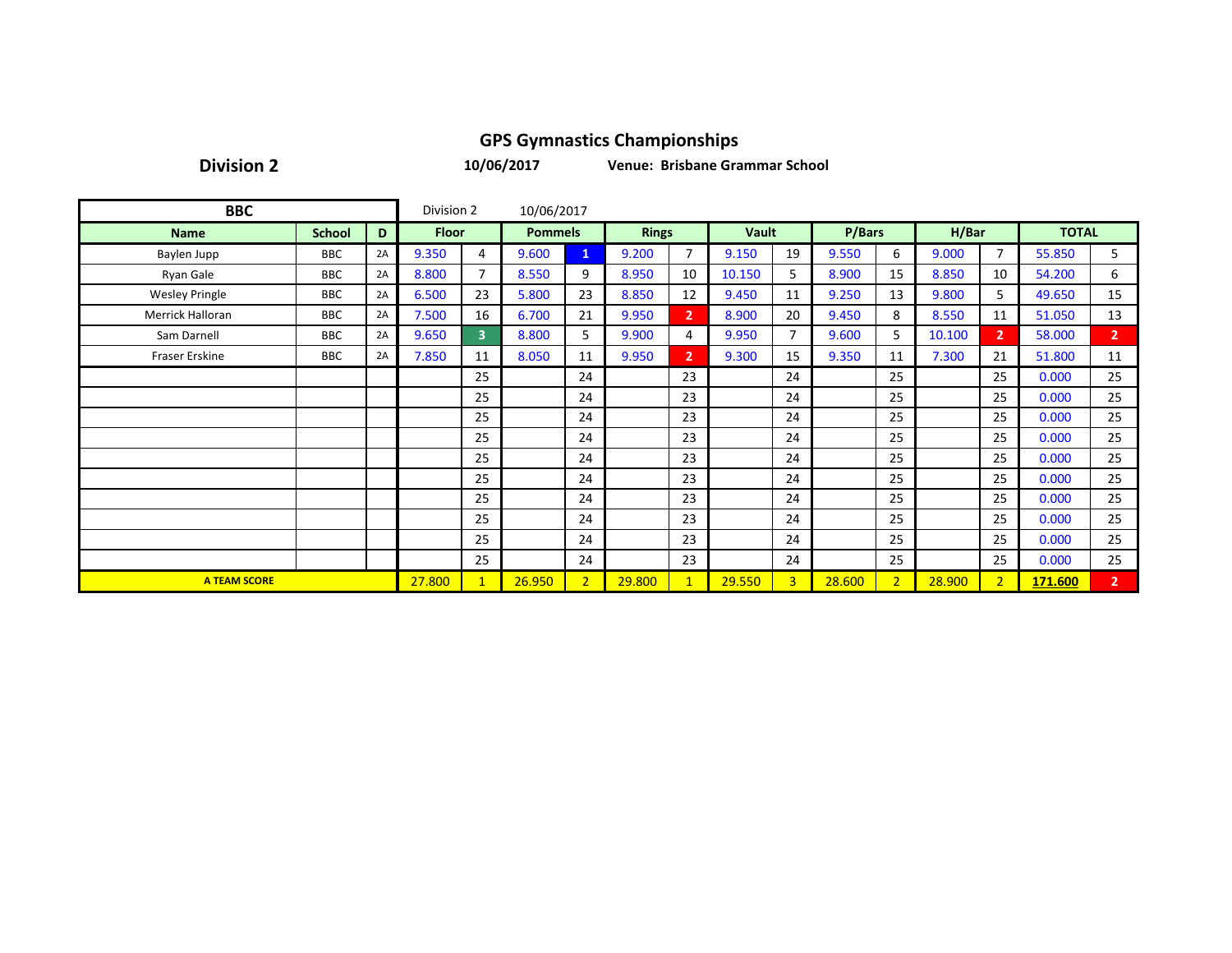| <b>BGS</b>           |               |    |              |                | 10/06/2017     |                |              |                |              |                         |        |                |        |                |              |                |
|----------------------|---------------|----|--------------|----------------|----------------|----------------|--------------|----------------|--------------|-------------------------|--------|----------------|--------|----------------|--------------|----------------|
| <b>Name</b>          | <b>School</b> | D  | <b>Floor</b> |                | <b>Pommels</b> |                | <b>Rings</b> |                | <b>Vault</b> |                         | P/Bars |                | H/Bar  |                | <b>TOTAL</b> |                |
| Matthew Adi          | <b>BGS</b>    | 2A | 10.200       | $\mathbf{1}$   | 9.500          | $\overline{2}$ | 10.350       | $\mathbf{1}$   | 10.300       | 4                       | 9.400  | 9              | 10.650 | $\mathbf{1}$   | 60.400       | $\mathbf{1}$   |
| Jack Ball            | <b>BGS</b>    | 2A | 8.200        | 9              | 8.600          | $\overline{7}$ | 8.100        | 19             | 9.500        | 10                      | 9.400  | 9              | 10.050 | $\overline{3}$ | 53.850       | $\overline{7}$ |
| Tom Bizzell          | <b>BGS</b>    | 2A | 7.000        | 20             | 8.600          | $\overline{7}$ | 8.300        | 18             | 10.650       | $\mathbf{1}$            | 9.500  | $\overline{7}$ | 9.000  | $\overline{7}$ | 53.050       | 9              |
| Will Glastonbury     | <b>BGS</b>    | 2A | 7.500        | 16             | 8.100          | 10             | 9.100        | 8              | 9.950        | 7                       | 9.650  | 4              | 9.250  | 6              | 53.550       | 8              |
| Jack Henry           | <b>BGS</b>    | 2A | 7.700        | 15             | 9.500          | 2 <sup>1</sup> | 9.600        | 5.             | 10.400       | $\overline{\mathbf{3}}$ | 10.250 | 2.             | 10.050 | $\overline{3}$ | 57.500       | $\overline{3}$ |
| Declan Mount         | <b>BGS</b>    | 2A | 8.800        | $\overline{7}$ | 7.300          | 17             | 8.600        | 14             | 9.450        | 11                      | 9.050  | 14             | 8.300  | 15             | 51.500       | 12             |
| Luke Murphy          | <b>BGS</b>    | 2B | 8.100        | 10             | 7.800          | 12             |              | 23             | 9.300        | 15                      | 8.350  | 18             | 8.400  | 13             | 41.950       | 23             |
| <b>Connor Muscat</b> | <b>BGS</b>    | 2B | 6.750        | 21             | 7.700          | 14             | 7.550        | 21             | 8.750        | 21                      | 7.500  | 22             | 6.750  | 23             | 45.000       | 21             |
|                      |               |    |              | 25             |                | 24             |              | 23             |              | 24                      |        | 25             |        | 25             | 0.000        | 25             |
|                      |               |    |              | 25             |                | 24             |              | 23             |              | 24                      |        | 25             |        | 25             | 0.000        | 25             |
|                      |               |    |              | 25             |                | 24             |              | 23             |              | 24                      |        | 25             |        | 25             | 0.000        | 25             |
|                      |               |    |              | 25             |                | 24             |              | 23             |              | 24                      |        | 25             |        | 25             | 0.000        | 25             |
|                      |               |    |              | 25             |                | 24             |              | 23             |              | 24                      |        | 25             |        | 25             | 0.000        | 25             |
|                      |               |    |              | 25             |                | 24             |              | 23             |              | 24                      |        | 25             |        | 25             | 0.000        | 25             |
|                      |               |    |              | 25             |                | 24             |              | 23             |              | 24                      |        | 25             |        | 25             | 0.000        | 25             |
|                      |               |    |              | 25             |                | 24             |              | 23             |              | 24                      |        | 25             |        | 25             | 0.000        | 25             |
| <b>A TEAM SCORE</b>  |               |    | 27.200       | $\overline{2}$ | 27.600         | $\mathbf{1}$   | 29.050       | 2 <sup>1</sup> | 31.350       | $\mathbf{1}$            | 29.400 | $\mathbf{1}$   | 30.750 | $\mathbf{1}$   | 175.350      | $\mathbf{1}$   |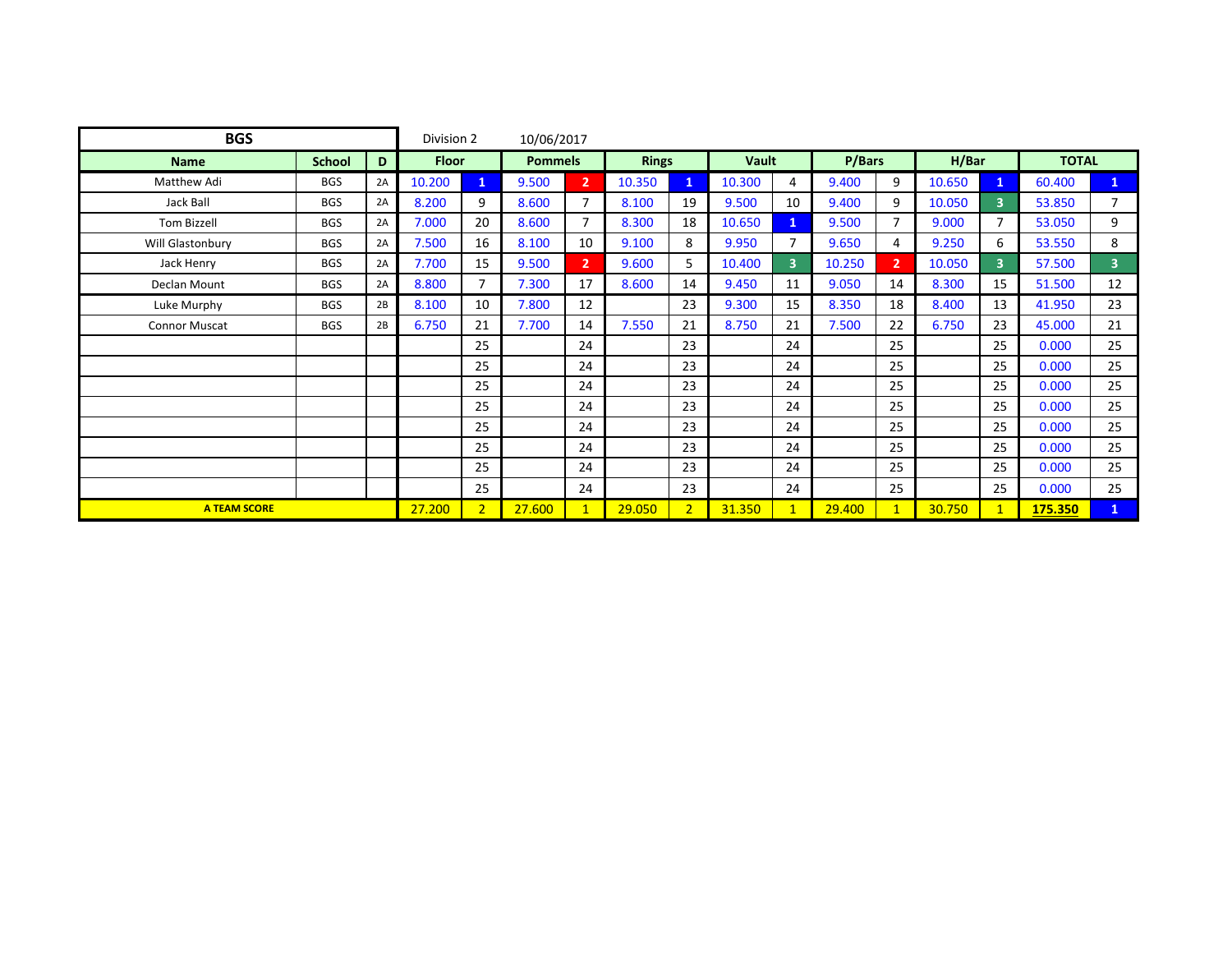| <b>GT</b>           |               |    |              |                | 10/06/2017     |                |        |                |              |                |        |                         |        |                |              |    |
|---------------------|---------------|----|--------------|----------------|----------------|----------------|--------|----------------|--------------|----------------|--------|-------------------------|--------|----------------|--------------|----|
| <b>Name</b>         | <b>School</b> | D  | <b>Floor</b> |                | <b>Pommels</b> |                | Rings  |                | <b>Vault</b> |                | P/Bars |                         | H/Bar  |                | <b>TOTAL</b> |    |
| Darcy Little        | GT            | 2A | 7.850        | 11             | 7.550          | 15             | 7.950  | 20             | 7.900        | 23             | 8.650  | 16                      | 8.100  | 17             | 48.000       | 16 |
| Sean Coman          | GT            | 2A | 7.800        | 13             | 8.700          | 6              | 8.650  | 13             | 9.350        | 13             | 9.700  | $\overline{\mathbf{3}}$ | 8.450  | 12             | 52.650       | 10 |
| Patrick Gleeson     | GT            | 2A | 7.450        | 18             | 7.450          | 16             | 7.100  | 22             | 8.600        | 22             | 7.500  | 22                      | 7.050  | 22             | 45.150       | 20 |
| Dimitry Rozenbelov  | GT            | 2A | 9.000        | 5              | 7.000          | 18             | 8.950  | 10             | 9.550        | 9              | 8.600  | 17                      | 7.400  | 20             | 50.500       | 14 |
|                     |               |    |              | 25             |                | 24             |        | 23             |              | 24             |        | 25                      |        | 25             | 0.000        | 25 |
|                     |               |    |              | 25             |                | 24             |        | 23             |              | 24             |        | 25                      |        | 25             | 0.000        | 25 |
|                     |               |    |              | 25             |                | 24             |        | 23             |              | 24             |        | 25                      |        | 25             | 0.000        | 25 |
|                     |               |    |              | 25             |                | 24             |        | 23             |              | 24             |        | 25                      |        | 25             | 0.000        | 25 |
|                     |               |    |              | 25             |                | 24             |        | 23             |              | 24             |        | 25                      |        | 25             | 0.000        | 25 |
|                     |               |    |              | 25             |                | 24             |        | 23             |              | 24             |        | 25                      |        | 25             | 0.000        | 25 |
|                     |               |    |              | 25             |                | 24             |        | 23             |              | 24             |        | 25                      |        | 25             | 0.000        | 25 |
|                     |               |    |              | 25             |                | 24             |        | 23             |              | 24             |        | 25                      |        | 25             | 0.000        | 25 |
|                     |               |    |              | 25             |                | 24             |        | 23             |              | 24             |        | 25                      |        | 25             | 0.000        | 25 |
|                     |               |    |              | 25             |                | 24             |        | 23             |              | 24             |        | 25                      |        | 25             | 0.000        | 25 |
|                     |               |    |              | 25             |                | 24             |        | 23             |              | 24             |        | 25                      |        | 25             | 0.000        | 25 |
|                     |               |    |              | 25             |                | 24             |        | 23             |              | 24             |        | 25                      |        | 25             | 0.000        | 25 |
| <b>A TEAM SCORE</b> |               |    | 24.650       | $\overline{4}$ | 23.700         | 3 <sup>1</sup> | 25.550 | $\overline{4}$ | 27.500       | $\overline{4}$ | 26.950 | $\overline{4}$          | 23.950 | $\overline{4}$ | 152.300      | 4  |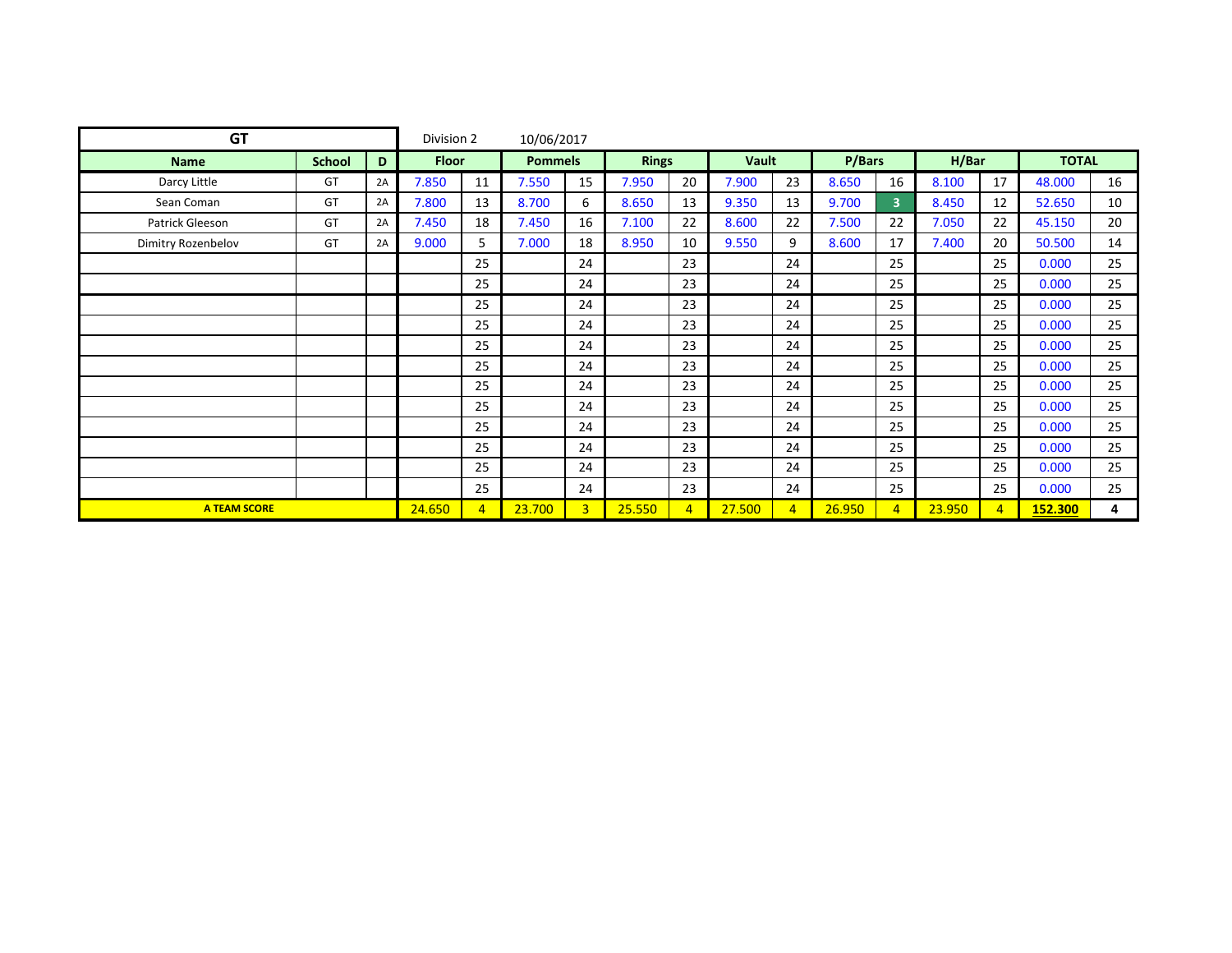| <b>TSS</b>              |               |    |              |                | 10/06/2017     |                |              |                |              |                |        |                |        |                |              |    |
|-------------------------|---------------|----|--------------|----------------|----------------|----------------|--------------|----------------|--------------|----------------|--------|----------------|--------|----------------|--------------|----|
| <b>Name</b>             | <b>School</b> | D  | <b>Floor</b> |                | <b>Pommels</b> |                | <b>Rings</b> |                | <b>Vault</b> |                | P/Bars |                | H/Bar  |                | <b>TOTAL</b> |    |
| Cody Wood               | <b>TSS</b>    | 2A | 8.900        | 6              | 8.900          | 4              | 9.550        | 6              | 10.550       | $\overline{2}$ | 10.350 | 1              | 8.350  | 14             | 56.600       | 4  |
| Monte Ulliana           | <b>TSS</b>    | 2A | 7.400        | 19             | 6.850          | 19             | 8.350        | 17             | 10.150       | 5              | 7.950  | 20             | 6.300  | 24             | 47.000       | 18 |
| Jesse Meo               | <b>TSS</b>    | 2A | 6.300        | 24             | 6.100          | 22             | 8.400        | 16             | 9.350        | 13             | 8.250  | 19             | 8.250  | 16             | 46.650       | 19 |
| <b>Ryven Ewing</b>      | <b>TSS</b>    | 2A | 9.700        | $\overline{2}$ | 7.800          | 12             | 9.050        | 9              |              | 24             | 9.300  | 12             | 8.900  | 9              | 44.750       | 22 |
| <b>Tyler Vandenberg</b> | <b>TSS</b>    | 2A | 6.750        | 21             | 6.850          | 19             | 8.600        | 14             | 9.250        | 17             | 7.900  | 21             | 7.700  | 19             | 47.050       | 17 |
| Joel Gray               | <b>TSS</b>    | 2A | 7.800        | 13             |                | 24             |              | 23             | 9.250        | 17             | 7.300  | 24             | 7.750  | 18             | 32.100       | 24 |
|                         |               |    |              | 25             |                | 24             |              | 23             |              | 24             |        | 25             |        | 25             | 0.000        | 25 |
|                         |               |    |              | 25             |                | 24             |              | 23             |              | 24             |        | 25             |        | 25             | 0.000        | 25 |
|                         |               |    |              | 25             |                | 24             |              | 23             |              | 24             |        | 25             |        | 25             | 0.000        | 25 |
|                         |               |    |              | 25             |                | 24             |              | 23             |              | 24             |        | 25             |        | 25             | 0.000        | 25 |
|                         |               |    |              | 25             |                | 24             |              | 23             |              | 24             |        | 25             |        | 25             | 0.000        | 25 |
|                         |               |    |              | 25             |                | 24             |              | 23             |              | 24             |        | 25             |        | 25             | 0.000        | 25 |
|                         |               |    |              | 25             |                | 24             |              | 23             |              | 24             |        | 25             |        | 25             | 0.000        | 25 |
|                         |               |    |              | 25             |                | 24             |              | 23             |              | 24             |        | 25             |        | 25             | 0.000        | 25 |
|                         |               |    |              | 25             |                | 24             |              | 23             |              | 24             |        | 25             |        | 25             | 0.000        | 25 |
|                         |               |    |              | 25             |                | 24             |              | 23             |              | 24             |        | 25             |        | 25             | 0.000        | 25 |
| <b>A TEAM SCORE</b>     |               |    | 26,400       | 3              | 23.550         | $\overline{4}$ | 27.200       | $\overline{3}$ | 30.050       | $\overline{2}$ | 27.900 | $\overline{3}$ | 25.500 | $\overline{3}$ | 160.600      | 3  |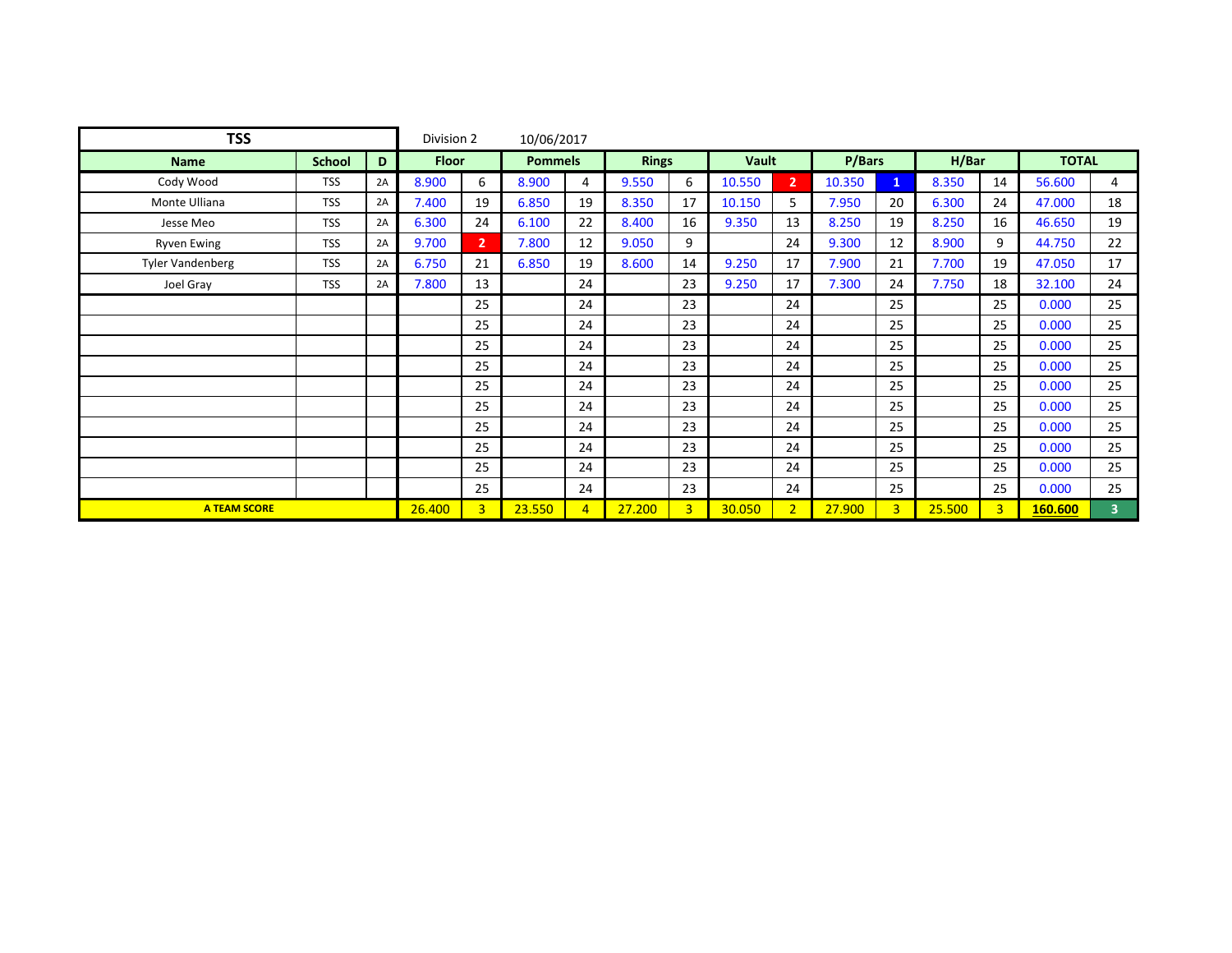**Division 2A**

**10/06/2017 Venue: Brisbane Grammar School**

**Team summary**

| <b>Name</b> | <b>Floor</b> |   | <b>Pommels</b> |                | <b>Rings</b> |   | Vault  |                        | P/Bars |                | H/Bar  |   | <b>TOTAL</b> |   |
|-------------|--------------|---|----------------|----------------|--------------|---|--------|------------------------|--------|----------------|--------|---|--------------|---|
| <b>BBC</b>  | 27.800       |   | 26.950         | $\overline{2}$ | 29.800       |   | 29.550 |                        | 28.600 | $\overline{2}$ | 28.900 |   | 171.600      |   |
| <b>BGS</b>  | 27.200       |   | 27.600         | 1.             | 29.050       |   | 31.350 |                        | 29.400 |                | 30.750 |   | 175.350      |   |
| GT          | 24.650       | 4 | 23.700         |                | 25.550       | 4 | 27.500 | 4                      | 26.950 | 4              | 23.950 | 4 | 152.300      | д |
| TSS         | 26.400       |   | 23.550         |                | 27.200       |   | 30.050 | $\mathbf{\mathcal{P}}$ | 27.900 |                | 25.500 |   | 160.600      |   |

#### **Division 2A and 2B**

| <b>Individual scores</b>  |            |    |              |                |                |                |              |                |        |                         |        |                         |        |                |              |                         |
|---------------------------|------------|----|--------------|----------------|----------------|----------------|--------------|----------------|--------|-------------------------|--------|-------------------------|--------|----------------|--------------|-------------------------|
| <b>Name</b>               | School     | D  | <b>Floor</b> |                | <b>Pommels</b> |                | <b>Rings</b> |                | Vault  |                         | P/Bars |                         | H/Bar  |                | <b>TOTAL</b> |                         |
| Matthew Adi               | <b>BGS</b> | 2A | 10.200       | $\mathbf{1}$   | 9.500          | $\overline{2}$ | 10.350       | 1              | 10.300 | 4                       | 9.400  | 9                       | 10.650 | $\mathbf{1}$   | 60.400       | $\mathbf{1}$            |
| Sam Darnell               | <b>BBC</b> | 2A | 9.650        | $\overline{3}$ | 8.800          | 5              | 9.900        | 4              | 9.950  | $\overline{7}$          | 9.600  | 5                       | 10.100 | $\mathbf{2}$   | 58.000       | $\overline{2}$          |
| Jack Henry                | <b>BGS</b> | 2A | 7.700        | 15             | 9.500          | $\overline{2}$ | 9.600        | 5              | 10.400 | $\overline{\mathbf{3}}$ | 10.250 | $\overline{2}$          | 10.050 | 3              | 57.500       | $\overline{\mathbf{3}}$ |
| Cody Wood                 | <b>TSS</b> | 2A | 8.900        | 6              | 8.900          | 4              | 9.550        | 6              | 10.550 | $\overline{2}$          | 10.350 | $\mathbf{1}$            | 8.350  | 14             | 56.600       | 4                       |
| Baylen Jupp               | <b>BBC</b> | 2A | 9.350        | 4              | 9.600          | $\mathbf{1}$   | 9.200        | $\overline{7}$ | 9.150  | 19                      | 9.550  | 6                       | 9.000  | $\overline{7}$ | 55.850       | 5                       |
| Ryan Gale                 | <b>BBC</b> | 2A | 8.800        | $\overline{7}$ | 8.550          | 9              | 8.950        | 10             | 10.150 | 5                       | 8.900  | 15                      | 8.850  | 10             | 54.200       | 6                       |
| Jack Ball                 | <b>BGS</b> | 2A | 8.200        | 9              | 8.600          | $\overline{7}$ | 8.100        | 19             | 9.500  | 10                      | 9.400  | 9                       | 10.050 | 3              | 53.850       | $\overline{7}$          |
| Will Glastonbury          | <b>BGS</b> | 2A | 7.500        | 16             | 8.100          | 10             | 9.100        | 8              | 9.950  | $\overline{7}$          | 9.650  | 4                       | 9.250  | 6              | 53.550       | 8                       |
| <b>Tom Bizzell</b>        | <b>BGS</b> | 2A | 7.000        | 20             | 8.600          | $\overline{7}$ | 8.300        | 18             | 10.650 | 1                       | 9.500  | $\overline{7}$          | 9.000  | $\overline{7}$ | 53.050       | 9                       |
| Sean Coman                | GT         | 2A | 7.800        | 13             | 8.700          | 6              | 8.650        | 13             | 9.350  | 13                      | 9.700  | $\overline{\mathbf{3}}$ | 8.450  | 12             | 52.650       | 10                      |
| Fraser Erskine            | <b>BBC</b> | 2A | 7.850        | 11             | 8.050          | 11             | 9.950        | 2              | 9.300  | 15                      | 9.350  | 11                      | 7.300  | 21             | 51.800       | 11                      |
| Declan Mount              | <b>BGS</b> | 2A | 8.800        | $\overline{7}$ | 7.300          | 17             | 8.600        | 14             | 9.450  | 11                      | 9.050  | 14                      | 8.300  | 15             | 51.500       | 12                      |
| <b>Merrick Halloran</b>   | <b>BBC</b> | 2A | 7.500        | 16             | 6.700          | 21             | 9.950        | $\overline{2}$ | 8.900  | 20                      | 9.450  | 8                       | 8.550  | 11             | 51.050       | 13                      |
| <b>Dimitry Rozenbelov</b> | GT         | 2A | 9.000        | 5              | 7.000          | 18             | 8.950        | 10             | 9.550  | 9                       | 8.600  | 17                      | 7.400  | 20             | 50.500       | 14                      |
| <b>Wesley Pringle</b>     | <b>BBC</b> | 2A | 6.500        | 23             | 5.800          | 23             | 8.850        | 12             | 9.450  | 11                      | 9.250  | 13                      | 9.800  | 5              | 49.650       | 15                      |
| Darcy Little              | GT         | 2A | 7.850        | 11             | 7.550          | 15             | 7.950        | 20             | 7.900  | 23                      | 8.650  | 16                      | 8.100  | 17             | 48.000       | 16                      |
| <b>Tyler Vandenberg</b>   | <b>TSS</b> | 2A | 6.750        | 21             | 6.850          | 19             | 8.600        | 14             | 9.250  | 17                      | 7.900  | 21                      | 7.700  | 19             | 47.050       | 17                      |
| Monte Ulliana             | <b>TSS</b> | 2A | 7.400        | 19             | 6.850          | 19             | 8.350        | 17             | 10.150 | 5                       | 7.950  | 20                      | 6.300  | 24             | 47.000       | 18                      |
| Jesse Meo                 | <b>TSS</b> | 2A | 6.300        | 24             | 6.100          | 22             | 8.400        | 16             | 9.350  | 13                      | 8.250  | 19                      | 8.250  | 16             | 46.650       | 19                      |
| Patrick Gleeson           | GT         | 2A | 7.450        | 18             | 7.450          | 16             | 7.100        | 22             | 8.600  | 22                      | 7.500  | 22                      | 7.050  | 22             | 45.150       | 20                      |
| <b>Connor Muscat</b>      | <b>BGS</b> | 2B | 6.750        | 21             | 7.700          | 14             | 7.550        | 21             | 8.750  | 21                      | 7.500  | 22                      | 6.750  | 23             | 45.000       | 21                      |
| <b>Ryven Ewing</b>        | <b>TSS</b> | 2A | 9.700        | $\mathbf{2}$   | 7.800          | 12             | 9.050        | 9              | 0.000  | 24                      | 9.300  | 12                      | 8.900  | 9              | 44.750       | 22                      |
| Luke Murphy               | <b>BGS</b> | 2B | 8.100        | 10             | 7.800          | 12             | 0.000        | 23             | 9.300  | 15                      | 8.350  | 18                      | 8.400  | 13             | 41.950       | 23                      |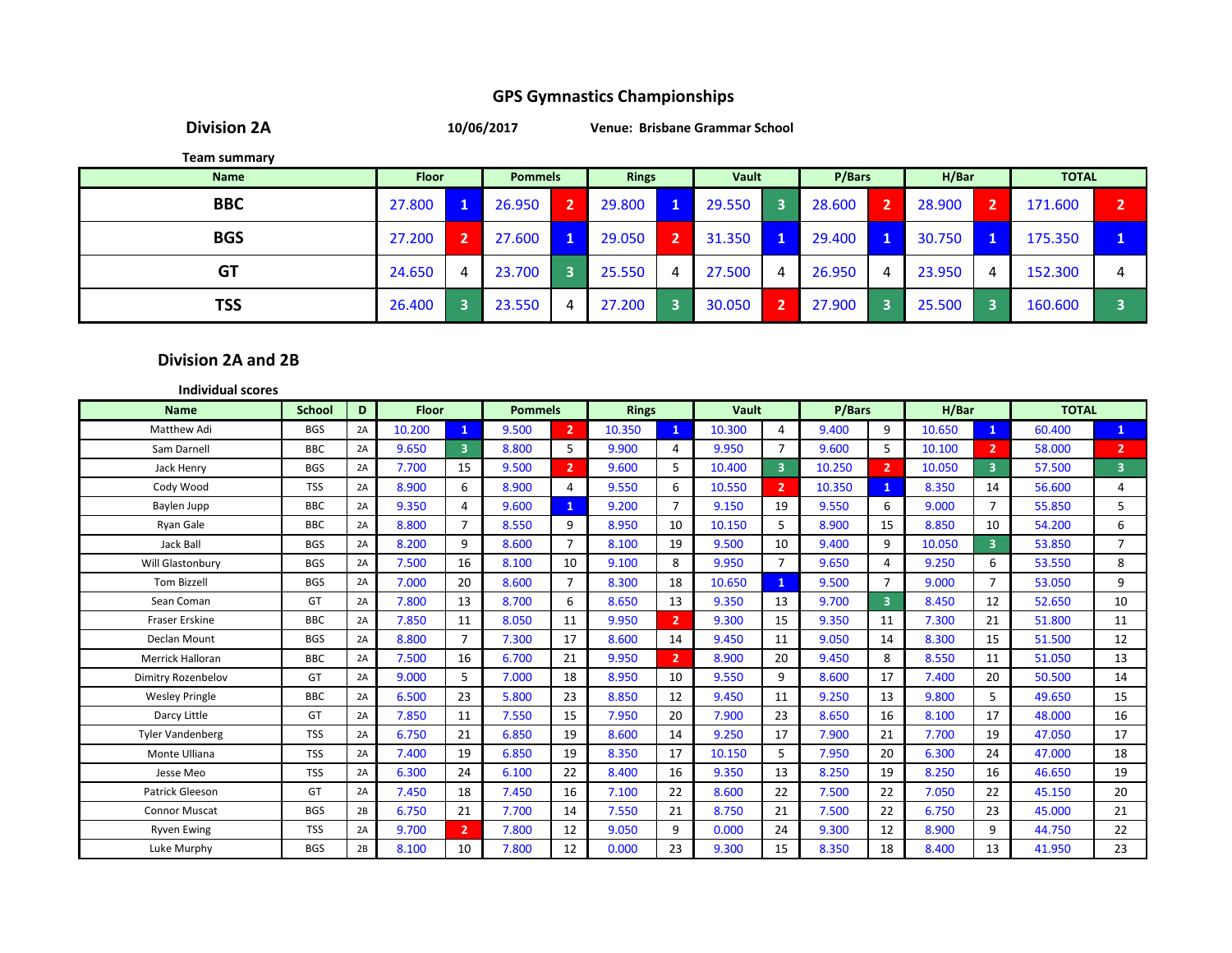| Joel Gray | <b>TSS</b> | <u>_</u> | 7.800 | 0.000 | 24 | 0.000 | $\sim$ $\sim$ | $\mathcal{L}$<br>. | $\overline{\phantom{a}}$ | 7.300<br>ישכ. | 24            | フ フロイ<br>יכ ז | 18              | 32.100 | <u> 14</u><br>. .   |
|-----------|------------|----------|-------|-------|----|-------|---------------|--------------------|--------------------------|---------------|---------------|---------------|-----------------|--------|---------------------|
|           |            |          | 0.000 | 0.000 | 24 | 0.000 | $\sim$        | 0.000              | 24                       | 0.000         | $\sim$ $\sim$ | 0.000         | $\sim$ $-$<br>້ | 0.000  | $\sim$ $\sim$<br>-- |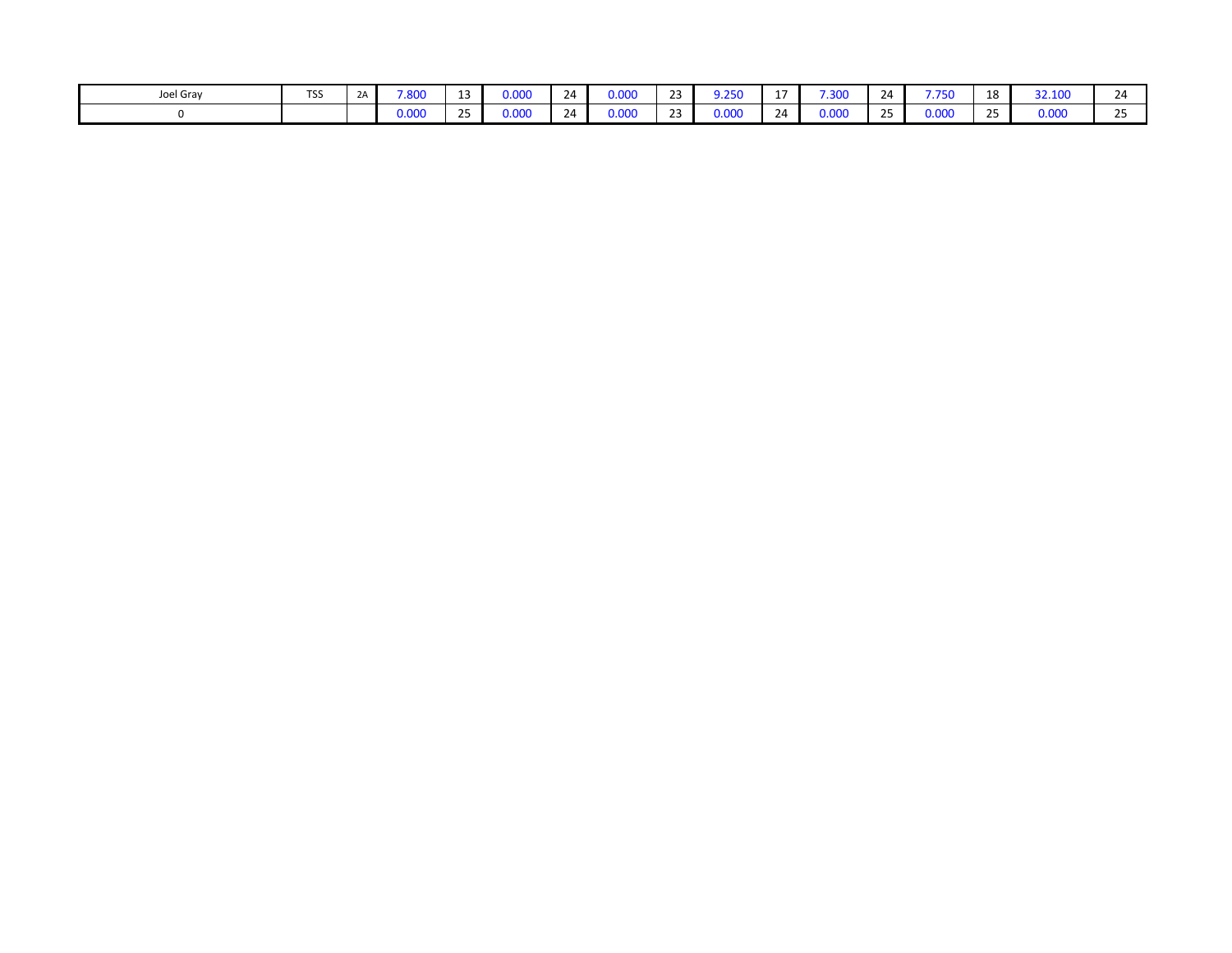**Division 1**

**10/06/2017**

**Venue: Brisbane Grammar School**

| <b>BBC</b>          |               |    | Division 1   |              | 10/06/2017     |                |              |                         |              |                |        |                |        |                |              |                |
|---------------------|---------------|----|--------------|--------------|----------------|----------------|--------------|-------------------------|--------------|----------------|--------|----------------|--------|----------------|--------------|----------------|
| <b>Name</b>         | <b>School</b> | D  | <b>Floor</b> |              | <b>Pommels</b> |                | <b>Rings</b> |                         | <b>Vault</b> |                | P/Bars |                | H/Bar  |                | <b>TOTAL</b> |                |
| <b>Heath Thorpe</b> | BBC           | 1A | 14.450       | $\mathbf{1}$ | 10.850         | 8              | 12.900       | $\overline{2}$          | 12.900       | $\overline{2}$ | 12.950 | $\overline{3}$ | 12.600 | 4              | 76.650       | $\overline{2}$ |
| Jared de Beer       | <b>BBC</b>    | 1A | 12.000       | 17           | 9.400          | 15             | 9.450        | 22                      | 10.400       | 14             | 9.650  | 21             | 6.950  | 19             | 57.850       | 13             |
| Hudson Irwin        | BBC           | 1A |              | 22           | 12.950         | $\mathbf{1}$   | 12.700       | $\overline{\mathbf{3}}$ |              | 19             | 12.900 | 4              | 12.000 | 5              | 50.550       | 17             |
| Alexander Rosario   | BBC           | 1A | 11.200       | 20           | 9.300          | 16             | 10.150       | 19                      | 10.200       | 16             | 10.450 | 19             | 5.500  | 20             | 56.800       | 14             |
| Ethan de Beer       | BBC           | 1A | 13.150       | 8            | 9.750          | 13             | 10.450       | 17                      | 11.150       | 8              | 12.150 | 9              | 11.150 | 10             | 67.800       | 6              |
|                     |               |    |              | 22           |                | 22             |              | 23                      |              | 19             |        | 22             |        | 21             | 0.000        | 26             |
|                     |               |    |              | 22           |                | 22             |              | 23                      |              | 19             |        | 22             |        | 21             | 0.000        | 26             |
|                     |               |    |              | 22           |                | 22             |              | 23                      |              | 19             |        | 22             |        | 21             | 0.000        | 26             |
|                     |               |    |              | 22           |                | 22             |              | 23                      |              | 19             |        | 22             |        | 21             | 0.000        | 26             |
|                     |               |    |              | 22           |                | 22             |              | 23                      |              | 19             |        | 22             |        | 21             | 0.000        | 26             |
|                     |               |    |              | 22           |                | 22             |              | 23                      |              | 19             |        | 22             |        | 21             | 0.000        | 26             |
|                     |               |    |              | 22           |                | 22             |              | 23                      |              | 19             |        | 22             |        | 21             | 0.000        | 26             |
|                     |               |    |              | 22           |                | 22             |              | 23                      |              | 19             |        | 22             |        | 21             | 0.000        | 26             |
|                     |               |    |              | 22           |                | 22             |              | 23                      |              | 19             |        | 22             |        | 21             | 0.000        | 26             |
|                     |               |    |              | 22           |                | 22             |              | 23                      |              | 19             |        | 22             |        | 21             | 0.000        | 26             |
|                     |               |    |              | 22           |                | 22             |              | 23                      |              | 19             |        | 22             |        | 21             | 0.000        | 26             |
| <b>A TEAM SCORE</b> |               |    | 39.600       | 3            | 33.550         | $\overline{3}$ | 36.050       | $\overline{3}$          | 34.450       | 3              | 38.000 | 2 <sup>1</sup> | 35.750 | 2 <sup>1</sup> | 217.400      | 3              |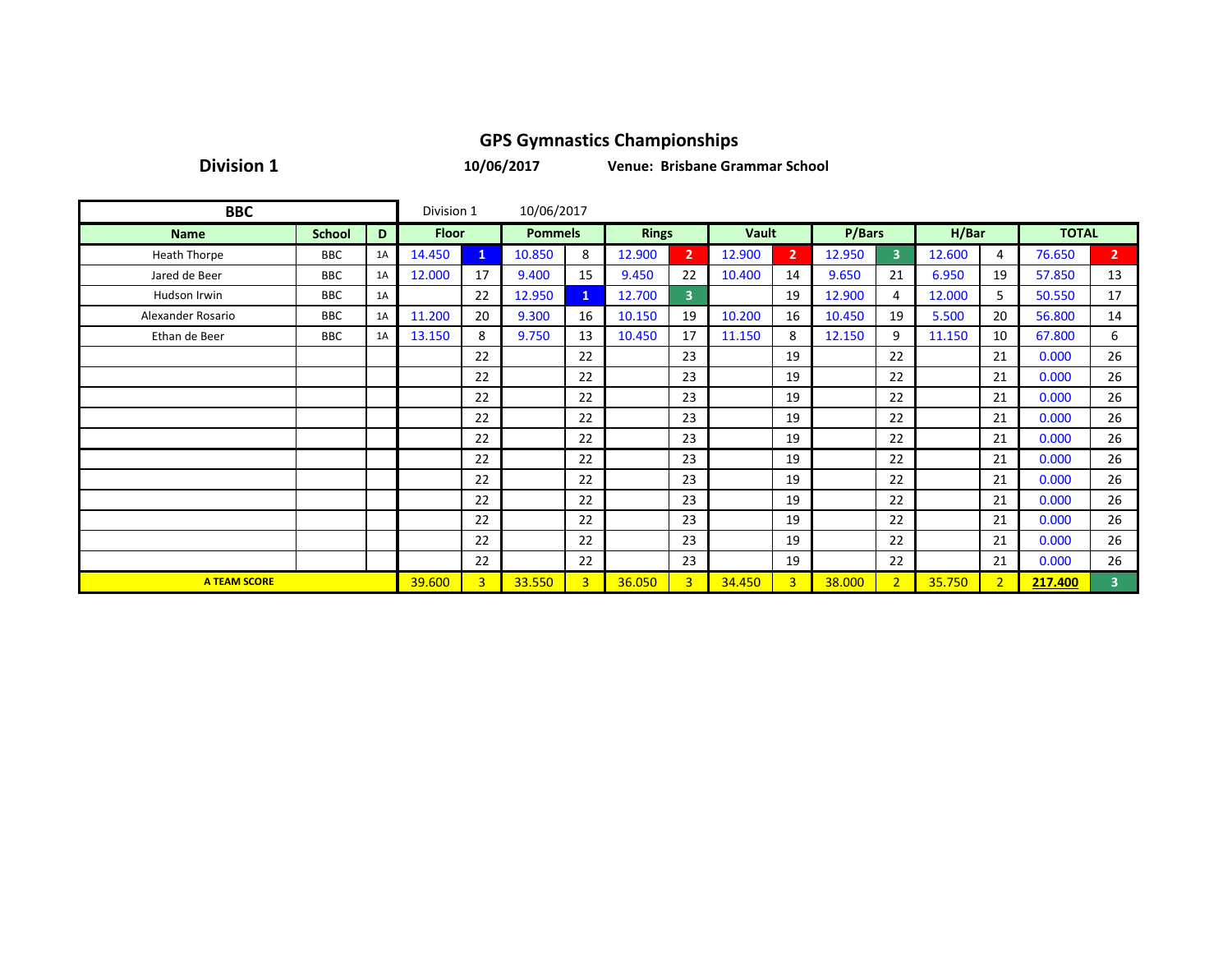| <b>BGS</b>                |               |    | Division 1   |                | 10/06/2017     |                |              |                |              |                         |        |                |        |                |              |                |
|---------------------------|---------------|----|--------------|----------------|----------------|----------------|--------------|----------------|--------------|-------------------------|--------|----------------|--------|----------------|--------------|----------------|
| <b>Name</b>               | <b>School</b> | D  | <b>Floor</b> |                | <b>Pommels</b> |                | <b>Rings</b> |                | <b>Vault</b> |                         | P/Bars |                | H/Bar  |                | <b>TOTAL</b> |                |
| Brooklyn Brougham         | <b>BGS</b>    | 1A | 12.600       | 13             | 9.800          | 12             | 11.900       | 8              |              | 19                      | 10.800 | 17             | 11.500 | $\overline{7}$ | 56.600       | 15             |
| Luke Graham               | <b>BGS</b>    | 1A |              | 22             |                | 22             | 10.950       | 13             | 10.700       | 10                      |        | 22             |        | 21             | 21.650       | 25             |
| <b>Fletcher Griffiths</b> | <b>BGS</b>    | 1A | 13.400       | 6              |                | 22             |              | 23             |              | 19                      | 12.450 | 8              |        | 21             | 25.850       | 24             |
| Kurt Grumelart            | <b>BGS</b>    | 1A | 12.300       | 16             | 10.100         | 11             | 13.650       | $\mathbf{1}$   | 12.700       | $\overline{\mathbf{3}}$ | 13.400 | $\overline{2}$ | 12.850 | $\overline{3}$ | 75.000       | 3 <sup>1</sup> |
| Sean Riek                 | <b>BGS</b>    | 1A |              | 22             | 7.700          | 19             | 11.700       | 9              |              | 19                      | 11.900 | 11             | 11.450 | 9              | 42.750       | 21             |
| Kristian Russell          | <b>BGS</b>    | 1A | 13.800       | $\overline{2}$ | 11.950         | 4              |              | 23             | 11.900       | 5                       |        | 22             | 10.950 | 13             | 48.600       | 18             |
| Zachary Simpson-Wylde     | <b>BGS</b>    | 1A | 13.550       | 4              | 11.450         | 6              | 12.000       | $\overline{7}$ |              | 19                      | 12.800 |                | 11.750 | 6.             | 61.550       | 10             |
| Oliver Stack              | <b>BGS</b>    | 1A | 13.800       | $\overline{2}$ | 12.800         | $\overline{2}$ | 10.800       | 14             | 12.650       | 4                       | 13.550 |                | 13.200 | $\mathbf{1}$   | 76.800       | $\mathbf{1}$   |
|                           |               |    |              | 22             |                | 22             |              | 23             |              | 19                      |        | 22             |        | 21             | 0.000        | 26             |
|                           |               |    |              | 22             |                | 22             |              | 23             |              | 19                      |        | 22             |        | 21             | 0.000        | 26             |
| William Heaven            | <b>BGS</b>    | 1B | 13.100       | 9              |                | 22             | 10.150       | 19             |              | 19                      | 11.250 | 13             |        | 21             | 34.500       | 22             |
| Alistair Hoole            | <b>BGS</b>    | 1B | 12.400       | 15             | 10.300         | 9              | 11.100       | 11             | 9.400        | 18                      | 10.650 | 18             | 11.050 | 11             | 64.900       | 8              |
| Douglas Lumley            | <b>BGS</b>    | 1B | 11.900       | 18             | 7.600          | 20             | 11.200       | 10             | 10.700       | 10                      |        | 22             | 9.350  | 17             | 50.750       | 16             |
|                           |               |    |              | 22             |                | 22             |              | 23             |              | 19                      |        | 22             |        | 21             | 0.000        | 26             |
|                           |               |    |              | 22             |                | 22             |              | 23             |              | 19                      |        | 22             |        | 21             | 0.000        | 26             |
|                           |               |    |              | 22             |                | 22             |              | 23             |              | 19                      |        | 22             |        | 21             | 0.000        | 26             |
| <b>A TEAM SCORE</b>       |               |    | 41.150       | $\mathbf{1}$   | 36.200         | $\mathbf{1}$   | 37.550       | $\mathbf{1}$   | 37.250       | $\overline{1}$          | 39.750 |                | 37.800 |                | 229.700      | $\mathbf{1}$   |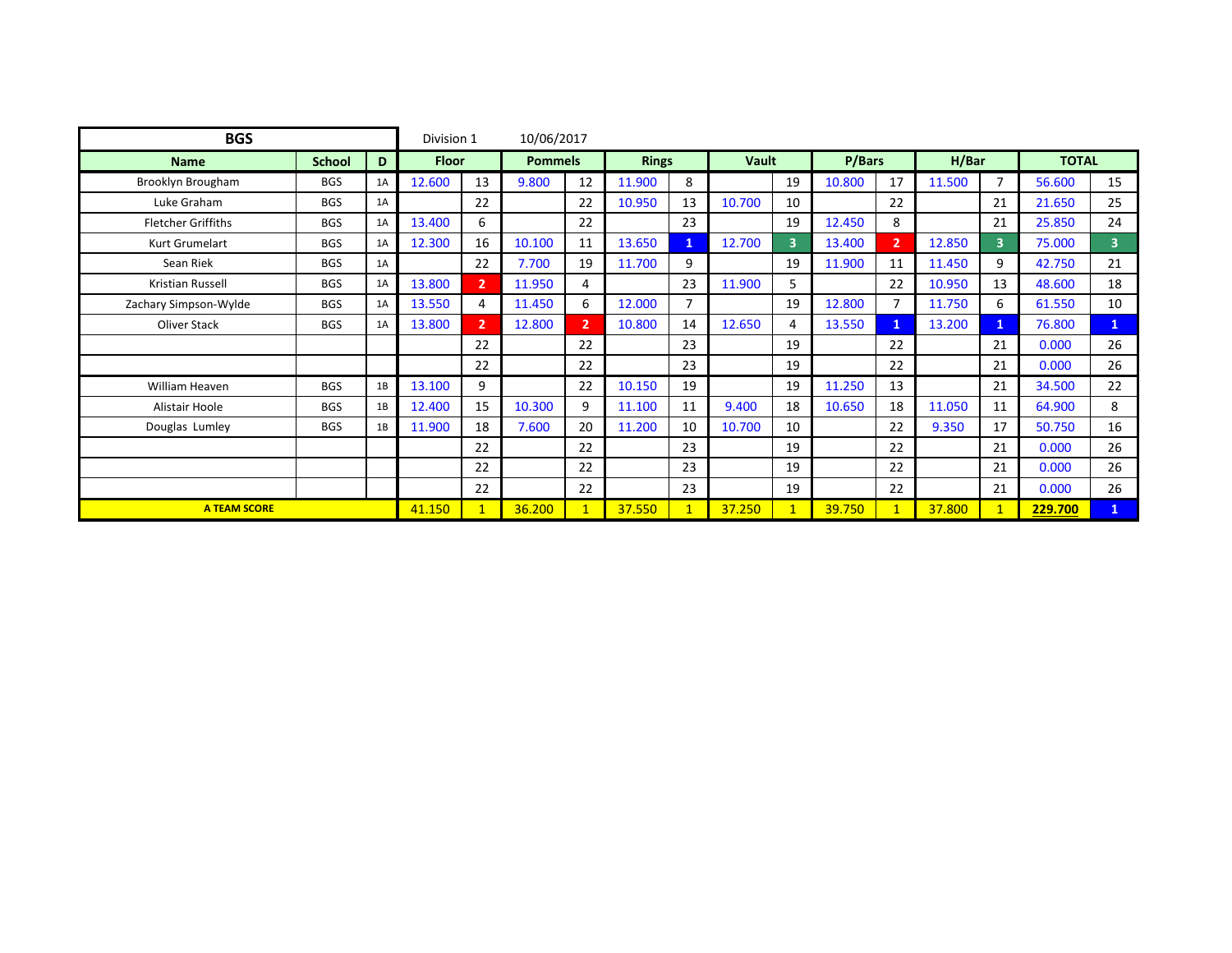| <b>GT</b>           |               |    | Division 1   |                | 10/06/2017     |                |              |                |        |                |        |                |        |                |              |    |
|---------------------|---------------|----|--------------|----------------|----------------|----------------|--------------|----------------|--------|----------------|--------|----------------|--------|----------------|--------------|----|
| <b>Name</b>         | <b>School</b> | D  | <b>Floor</b> |                | <b>Pommels</b> |                | <b>Rings</b> |                | Vault  |                | P/Bars |                | H/Bar  |                | <b>TOTAL</b> |    |
| <b>Michael Carr</b> | GT            | 1A | 11.350       | 19             | 9.600          | 14             | 9.750        | 21             | 10.250 | 15             | 11.100 | 14             | 8.550  | 18             | 60.600       | 12 |
| Ned Jessop          | GT            | 1A | 10.800       | 21             | 8.500          | 17             | 10.650       | 16             | 10.600 | 13             | 10.900 | 16             | 9.700  | 16             | 61.150       | 11 |
|                     |               |    |              | 22             |                | 22             |              | 23             |        | 19             |        | 22             |        | 21             | 0.000        | 26 |
|                     |               |    |              | 22             |                | 22             |              | 23             |        | 19             |        | 22             |        | 21             | 0.000        | 26 |
|                     |               |    |              | 22             |                | 22             |              | 23             |        | 19             |        | 22             |        | 21             | 0.000        | 26 |
|                     |               |    |              | 22             |                | 22             |              | 23             |        | 19             |        | 22             |        | 21             | 0.000        | 26 |
|                     |               |    |              | 22             |                | 22             |              | 23             |        | 19             |        | 22             |        | 21             | 0.000        | 26 |
|                     |               |    |              | 22             |                | 22             |              | 23             |        | 19             |        | 22             |        | 21             | 0.000        | 26 |
|                     |               |    |              | 22             |                | 22             |              | 23             |        | 19             |        | 22             |        | 21             | 0.000        | 26 |
|                     |               |    |              | 22             |                | 22             |              | 23             |        | 19             |        | 22             |        | 21             | 0.000        | 26 |
|                     |               |    |              | 22             |                | 22             |              | 23             |        | 19             |        | 22             |        | 21             | 0.000        | 26 |
|                     |               |    |              | 22             |                | 22             |              | 23             |        | 19             |        | 22             |        | 21             | 0.000        | 26 |
|                     |               |    |              | 22             |                | 22             |              | 23             |        | 19             |        | 22             |        | 21             | 0.000        | 26 |
|                     |               |    |              | 22             |                | 22             |              | 23             |        | 19             |        | 22             |        | 21             | 0.000        | 26 |
|                     |               |    |              | 22             |                | 22             |              | 23             |        | 19             |        | 22             |        | 21             | 0.000        | 26 |
|                     |               |    |              | 22             |                | 22             |              | 23             |        | 19             |        | 22             |        | 21             | 0.000        | 26 |
| <b>A TEAM SCORE</b> |               |    | 22.150       | $\overline{4}$ | 18.100         | $\overline{a}$ | 20.400       | $\overline{4}$ | 20.850 | $\overline{4}$ | 22.000 | $\overline{4}$ | 18.250 | $\overline{4}$ | 121.750      | 4  |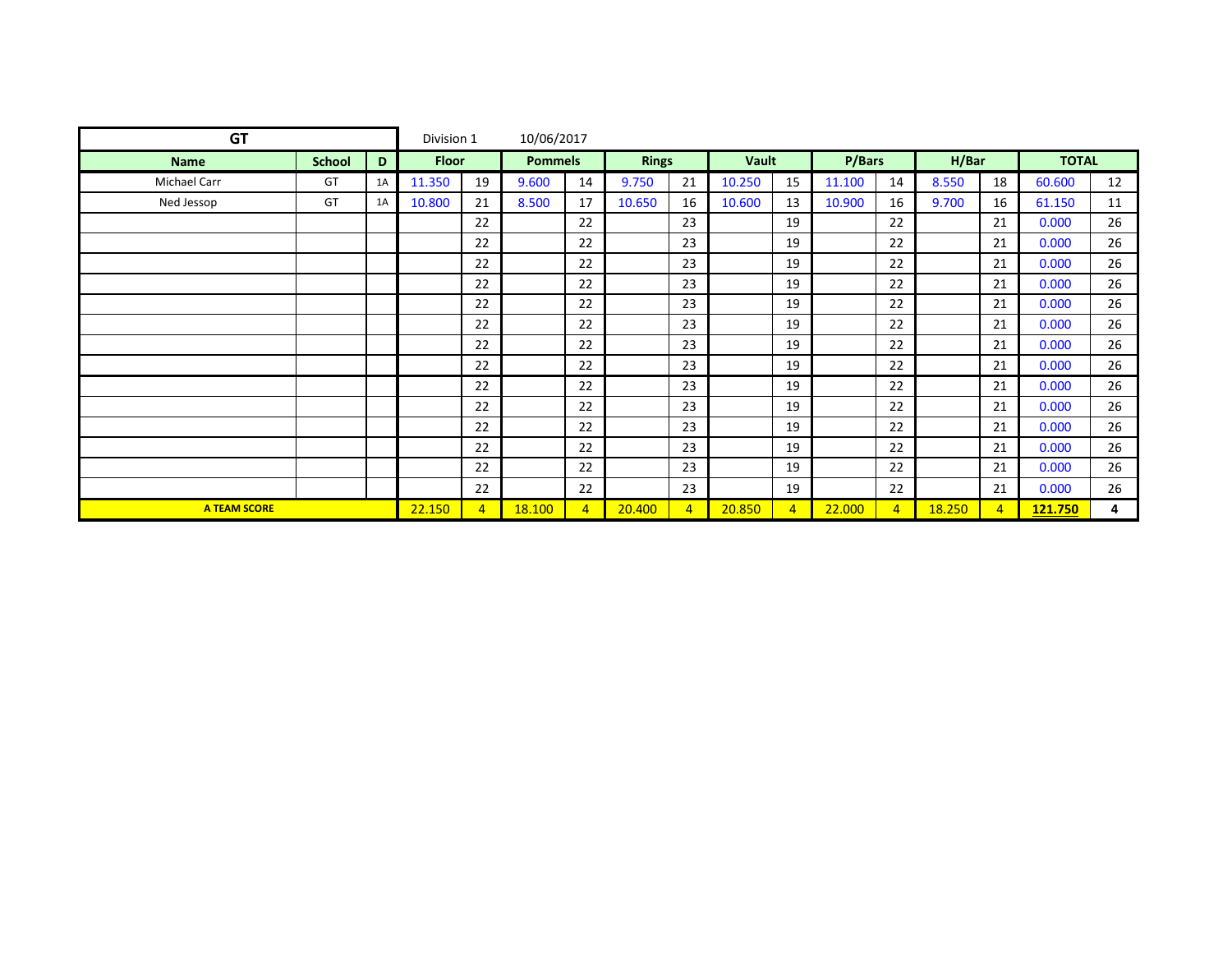| <b>TSS</b>          |               |    | Division 1   |                | 10/06/2017     |                |              |                |              |                |        |                |        |                |              |                |
|---------------------|---------------|----|--------------|----------------|----------------|----------------|--------------|----------------|--------------|----------------|--------|----------------|--------|----------------|--------------|----------------|
| <b>Name</b>         | <b>School</b> | D  | <b>Floor</b> |                | <b>Pommels</b> |                | <b>Rings</b> |                | <b>Vault</b> |                | P/Bars |                | H/Bar  |                | <b>TOTAL</b> |                |
| Finlay Kroon        | <b>TSS</b>    | 1A | 13.100       | 9              | 11.900         | 5              | 12.300       | 5              | 11.250       | $\overline{7}$ | 12.900 | 4              | 13.050 | $\overline{2}$ | 74.500       | 5              |
| Kiarn Barry         | <b>TSS</b>    | 1A | 13.500       | 5              | 12.200         | $\overline{3}$ | 12.400       | 4              | 13.000       | $\mathbf{1}$   | 12.050 | 10             | 11.500 | $\overline{7}$ | 74.650       | 4              |
| Kaimana Barry       | <b>TSS</b>    | 1A | 12.650       | 12             |                | 22             | 12.250       | 6              | 10.000       | 17             | 11.300 | 12             |        | 21             | 46.200       | 20             |
| Cody Corbett        | <b>TSS</b>    | 1A | 12.550       | 14             | 10.150         | 10             | 11.100       | 11             | 10.650       | 12             | 12.900 | 4              | 10.450 | 15             | 67.800       | 6              |
| Cy Dacey            | <b>TSS</b>    | 1A | 13.000       | 11             | 8.000          | 18             | 10.750       | 15             | 11.450       | 6              | 10.000 | 20             | 11.050 | 11             | 64.250       | 9              |
| Couper Baskus       | <b>TSS</b>    | 1A | 13.300       | $\overline{7}$ | 11.200         | $\overline{7}$ |              | 23             | 11.150       | 8              |        | 22             | 10.750 | 14             | 46.400       | 19             |
| Thomas Meo          | <b>TSS</b>    | 1A |              | 22             | 6.800          | 21             | 10.250       | 18             |              | 19             | 10.950 | 15             |        | 21             | 28.000       | 23             |
|                     |               |    |              | 22             |                | 22             |              | 23             |              | 19             |        | 22             |        | 21             | 0.000        | 26             |
|                     |               |    |              | 22             |                | 22             |              | 23             |              | 19             |        | 22             |        | 21             | 0.000        | 26             |
|                     |               |    |              | 22             |                | 22             |              | 23             |              | 19             |        | 22             |        | 21             | 0.000        | 26             |
|                     |               |    |              | 22             |                | 22             |              | 23             |              | 19             |        | 22             |        | 21             | 0.000        | 26             |
|                     |               |    |              | 22             |                | 22             |              | 23             |              | 19             |        | 22             |        | 21             | 0.000        | 26             |
|                     |               |    |              | 22             |                | 22             |              | 23             |              | 19             |        | 22             |        | 21             | 0.000        | 26             |
|                     |               |    |              | 22             |                | 22             |              | 23             |              | 19             |        | 22             |        | 21             | 0.000        | 26             |
|                     |               |    |              | 22             |                | 22             |              | 23             |              | 19             |        | 22             |        | 21             | 0.000        | 26             |
|                     |               |    |              | 22             |                | 22             |              | 23             |              | 19             |        | 22             |        | 21             | 0.000        | 26             |
| <b>A TEAM SCORE</b> |               |    | 39.900       | $\overline{2}$ | 35.300         | $\overline{2}$ | 36.950       | 2 <sup>1</sup> | 35.700       | $\overline{2}$ | 37.850 | $\overline{3}$ | 35.600 | $\overline{3}$ | 221.300      | 2 <sup>7</sup> |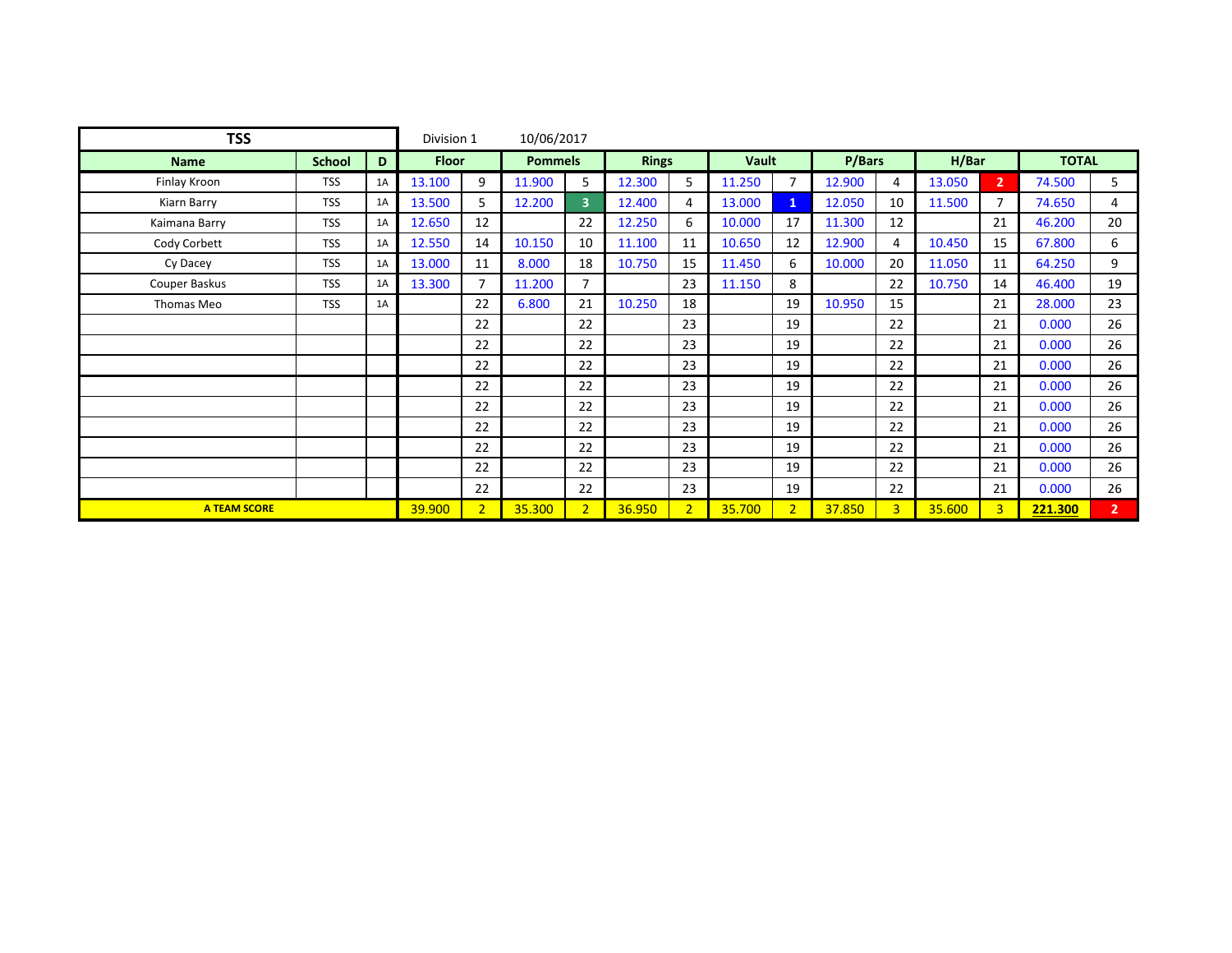**Division 1A**

**10/06/2017 Venue: Brisbane Grammar School**

**Team summary**

| <b>Name</b> | <b>Floor</b> | <b>Pommels</b> |              | <b>Rings</b> | <b>Vault</b> |   | P/Bars | H/Bar  |   | <b>TOTAL</b> |   |
|-------------|--------------|----------------|--------------|--------------|--------------|---|--------|--------|---|--------------|---|
| <b>BBC</b>  | 39.600       | 33.550         |              | 36.050       | 34.450       | В | 38.000 | 35.750 |   | 217.400      |   |
| <b>BGS</b>  | 41.150       | 36.200         | $\mathbf{1}$ | 37.550       | 37.250       | 1 | 39.750 | 37.800 |   | 229.700      |   |
| <b>GT</b>   | 22.150       | 18.100         | 4            | 20.400       | 20.850       | 4 | 22,000 | 18.250 | 4 | 121.750      | 4 |
| <b>TSS</b>  | 39.900       | 35.300         | ∍            | 36.950       | 35.700       | 2 | 37.850 | 35.600 |   | 221.300      | n |

#### **Division 1A and 1B**

| <b>Individual scores</b> |               |    |              |                |                |                         |              |                         |        |                |        |                         |        |                         |              |                         |
|--------------------------|---------------|----|--------------|----------------|----------------|-------------------------|--------------|-------------------------|--------|----------------|--------|-------------------------|--------|-------------------------|--------------|-------------------------|
| <b>Name</b>              | <b>School</b> | D  | <b>Floor</b> |                | <b>Pommels</b> |                         | <b>Rings</b> |                         | Vault  |                | P/Bars |                         | H/Bar  |                         | <b>TOTAL</b> |                         |
| Oliver Stack             | <b>BGS</b>    | 1A | 13.800       | $\overline{2}$ | 12.800         | $\overline{2}$          | 10.800       | 14                      | 12.650 | 4              | 13.550 | $\mathbf{1}$            | 13.200 | $\mathbf{1}$            | 76.800       | $\mathbf{1}$            |
| <b>Heath Thorpe</b>      | <b>BBC</b>    | 1A | 14.450       | $\mathbf{1}$   | 10.850         | 8                       | 12.900       | $\overline{2}$          | 12.900 | $\overline{2}$ | 12.950 | $\overline{\mathbf{3}}$ | 12.600 | 4                       | 76.650       | $\overline{2}$          |
| Kurt Grumelart           | <b>BGS</b>    | 1A | 12.300       | 16             | 10.100         | 11                      | 13.650       | 1                       | 12.700 | $\overline{3}$ | 13.400 | $\overline{2}$          | 12.850 | $\overline{\mathbf{3}}$ | 75,000       | $\overline{\mathbf{3}}$ |
| Kiarn Barry              | <b>TSS</b>    | 1A | 13.500       | 5.             | 12.200         | $\overline{\mathbf{3}}$ | 12.400       | 4                       | 13.000 | 1              | 12.050 | 10                      | 11.500 | 7                       | 74.650       | 4                       |
| Finlay Kroon             | <b>TSS</b>    | 1A | 13.100       | $\mathbf{q}$   | 11.900         | 5                       | 12.300       | 5                       | 11.250 | $\overline{7}$ | 12.900 | 4                       | 13.050 | $\overline{2}$          | 74.500       | 5                       |
| Ethan de Beer            | <b>BBC</b>    | 1A | 13.150       | 8              | 9.750          | 13                      | 10.450       | 17                      | 11.150 | 8              | 12.150 | 9                       | 11.150 | 10                      | 67.800       | 6                       |
| Cody Corbett             | <b>TSS</b>    | 1A | 12.550       | 14             | 10.150         | 10                      | 11.100       | 11                      | 10.650 | 12             | 12.900 | 4                       | 10.450 | 15                      | 67.800       | 6                       |
| Alistair Hoole           | <b>BGS</b>    | 1B | 12.400       | 15             | 10.300         | 9                       | 11.100       | 11                      | 9.400  | 18             | 10.650 | 18                      | 11.050 | 11                      | 64.900       | 8                       |
| Cy Dacey                 | <b>TSS</b>    | 1A | 13.000       | 11             | 8.000          | 18                      | 10.750       | 15                      | 11.450 | 6              | 10.000 | 20                      | 11.050 | 11                      | 64.250       | 9                       |
| Zachary Simpson-Wylde    | <b>BGS</b>    | 1A | 13.550       | 4              | 11.450         | 6                       | 12.000       | $\overline{7}$          | 0.000  | 19             | 12.800 | $\overline{7}$          | 11.750 | 6                       | 61.550       | 10                      |
| Ned Jessop               | GT            | 1A | 10.800       | 21             | 8.500          | 17                      | 10.650       | 16                      | 10.600 | 13             | 10.900 | 16                      | 9.700  | 16                      | 61.150       | 11                      |
| <b>Michael Carr</b>      | GT            | 1A | 11.350       | 19             | 9.600          | 14                      | 9.750        | 21                      | 10.250 | 15             | 11.100 | 14                      | 8.550  | 18                      | 60.600       | 12                      |
| Jared de Beer            | <b>BBC</b>    | 1A | 12.000       | 17             | 9.400          | 15                      | 9.450        | 22                      | 10.400 | 14             | 9.650  | 21                      | 6.950  | 19                      | 57.850       | 13                      |
| Alexander Rosario        | <b>BBC</b>    | 1A | 11.200       | 20             | 9.300          | 16                      | 10.150       | 19                      | 10.200 | 16             | 10.450 | 19                      | 5.500  | 20                      | 56.800       | 14                      |
| Brooklyn Brougham        | <b>BGS</b>    | 1A | 12.600       | 13             | 9.800          | 12                      | 11.900       | 8                       | 0.000  | 19             | 10.800 | 17                      | 11.500 | $\overline{7}$          | 56.600       | 15                      |
| Douglas Lumley           | <b>BGS</b>    | 1B | 11.900       | 18             | 7.600          | 20                      | 11.200       | 10                      | 10.700 | 10             | 0.000  | 22                      | 9.350  | 17                      | 50.750       | 16                      |
| Hudson Irwin             | <b>BBC</b>    | 1A | 0.000        | 22             | 12.950         | $\mathbf{1}$            | 12.700       | $\overline{\mathbf{3}}$ | 0.000  | 19             | 12.900 | 4                       | 12.000 | 5                       | 50.550       | 17                      |
| Kristian Russell         | <b>BGS</b>    | 1A | 13.800       | $\mathbf{2}$   | 11.950         | 4                       | 0.000        | 23                      | 11.900 | 5.             | 0.000  | 22                      | 10.950 | 13                      | 48.600       | 18                      |
| Couper Baskus            | <b>TSS</b>    | 1A | 13.300       | $\overline{7}$ | 11.200         | $\overline{7}$          | 0.000        | 23                      | 11.150 | 8              | 0.000  | 22                      | 10.750 | 14                      | 46.400       | 19                      |
| Kaimana Barry            | <b>TSS</b>    | 1A | 12.650       | 12             | 0.000          | 22                      | 12.250       | 6                       | 10.000 | 17             | 11.300 | 12                      | 0.000  | 21                      | 46.200       | 20                      |
| Sean Riek                | <b>BGS</b>    | 1A | 0.000        | 22             | 7.700          | 19                      | 11.700       | 9                       | 0.000  | 19             | 11.900 | 11                      | 11.450 | 9                       | 42.750       | 21                      |
| William Heaven           | <b>BGS</b>    | 1B | 13.100       | 9              | 0.000          | 22                      | 10.150       | 19                      | 0.000  | 19             | 11.250 | 13                      | 0.000  | 21                      | 34.500       | 22                      |
| Thomas Meo               | <b>TSS</b>    | 1A | 0.000        | 22             | 6.800          | 21                      | 10.250       | 18                      | 0.000  | 19             | 10.950 | 15                      | 0.000  | 21                      | 28,000       | 23                      |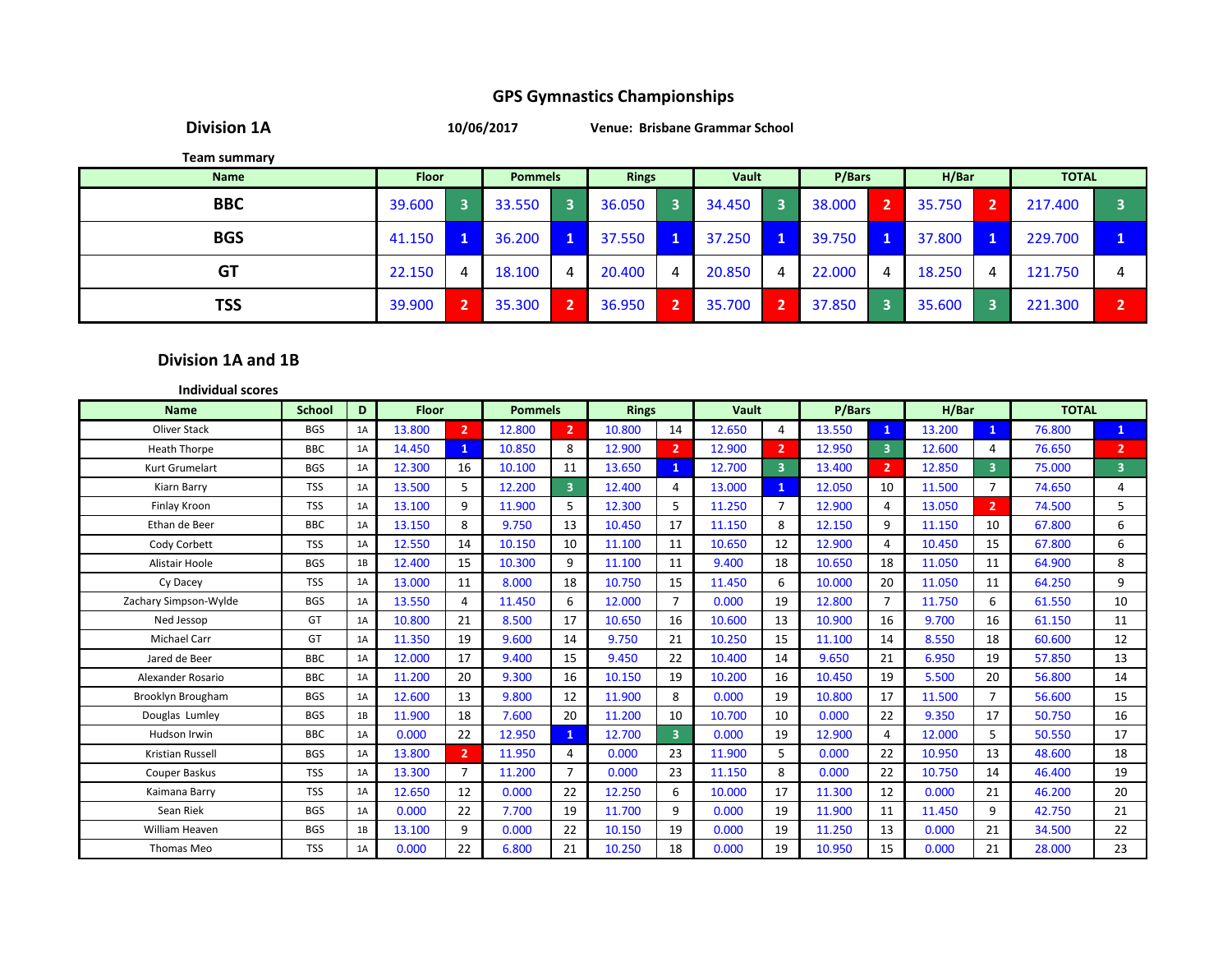| her Griffiths<br>Fletche. | <b>BGS</b> | $\overline{a}$ | $\sqrt{2}$<br>13.4∪к. |               | 0.000 | $\sim$<br>-- | $\sim$ 0.00<br>טיי | $\sim$ | 000.ر | 10 |             |        | 00 <sup>2</sup><br>υ.υυ |    | <b>DE OFO</b>      | $^{\prime\prime}$   |
|---------------------------|------------|----------------|-----------------------|---------------|-------|--------------|--------------------|--------|-------|----|-------------|--------|-------------------------|----|--------------------|---------------------|
| Luke Graham               | <b>BGS</b> | ∸              |                       | $\sim$ $\sim$ | 0.000 | $\sim$<br>-- | $rac{1}{2}$        |        |       | 10 | .<br>$\sim$ | $\sim$ | .001<br>u.uu            | -- | $21$ CEO<br>سابطته | $\sim$ $\sim$<br>-- |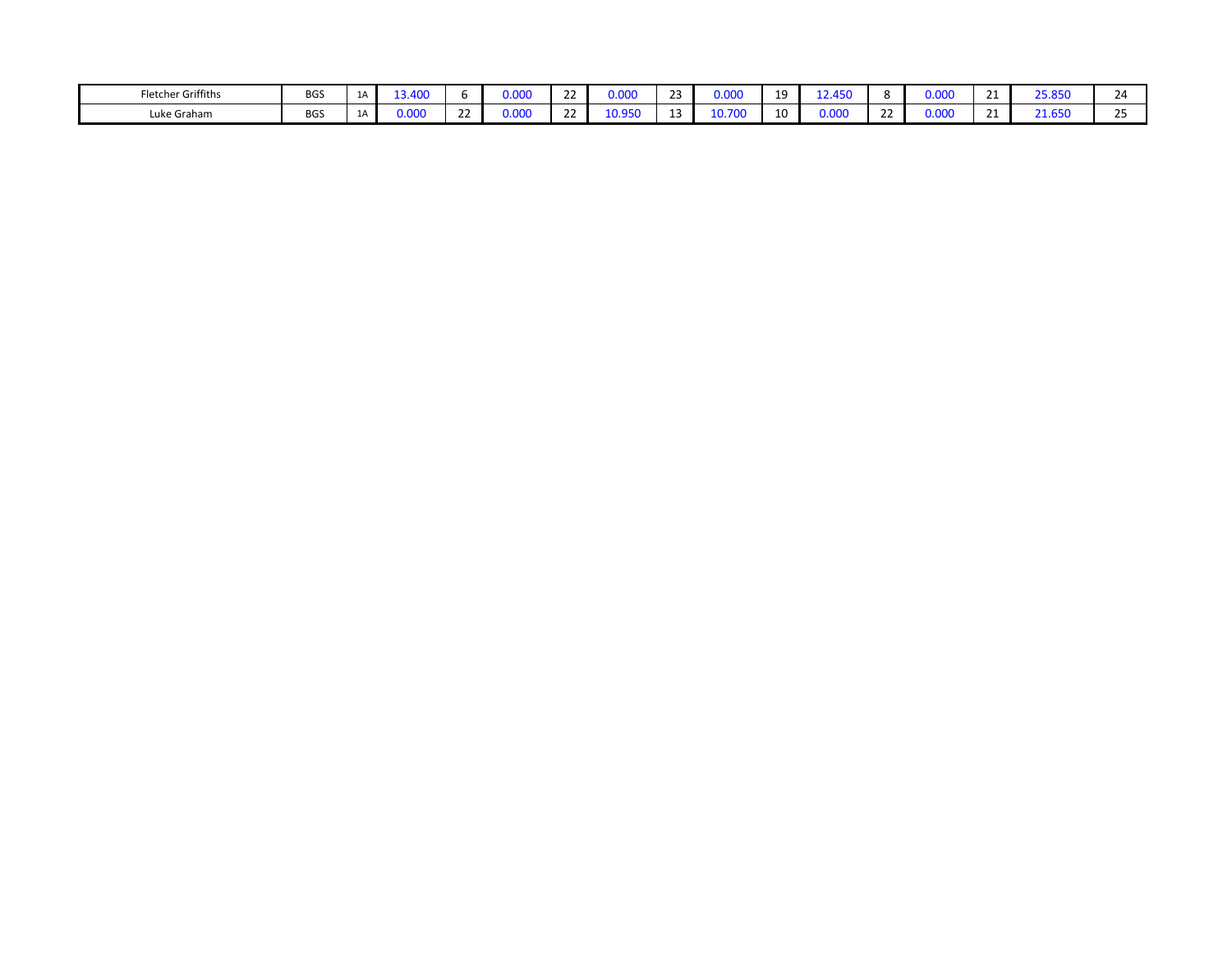|                 |          |                                               |                  | <b>Settings</b>  |
|-----------------|----------|-----------------------------------------------|------------------|------------------|
|                 |          | Level test scores                             |                  | <b>GPS Poin</b>  |
|                 |          | Last checked 12st March, 2017                 |                  | Last checked 18t |
| Level           | AA score | <b>Apparatus score</b>                        | Indiv. apparatus | 1st              |
| 1 to 6          | 42.0     | 5.5                                           | 5.5              | 2 <sub>nd</sub>  |
| 7 Under 12      | 45.0     | 6.5                                           | 6.5              | 3rd              |
| 7 Open          | 60.0     | 8.5                                           | 10.5             | 4th              |
| 8 Under 14      | 45.0     | 6.5                                           | 6.5              | 5th              |
| 8 Open          | 62.0     | 9.0                                           | 11.0             | 6th              |
| 9 Under 15      | 60.0     | 9.0                                           | 11.0             |                  |
| 9 Under 17/Open | 63.0     | 9.5                                           | 11.5             |                  |
| 10 Open         | 65.0     | 10.0                                          | 12.0             |                  |
| 10 Senior       | 72.0     | 10.0                                          | 13.0             |                  |
|                 |          | <b>Taken from MiC Grammar Gymnastics 2017</b> |                  |                  |